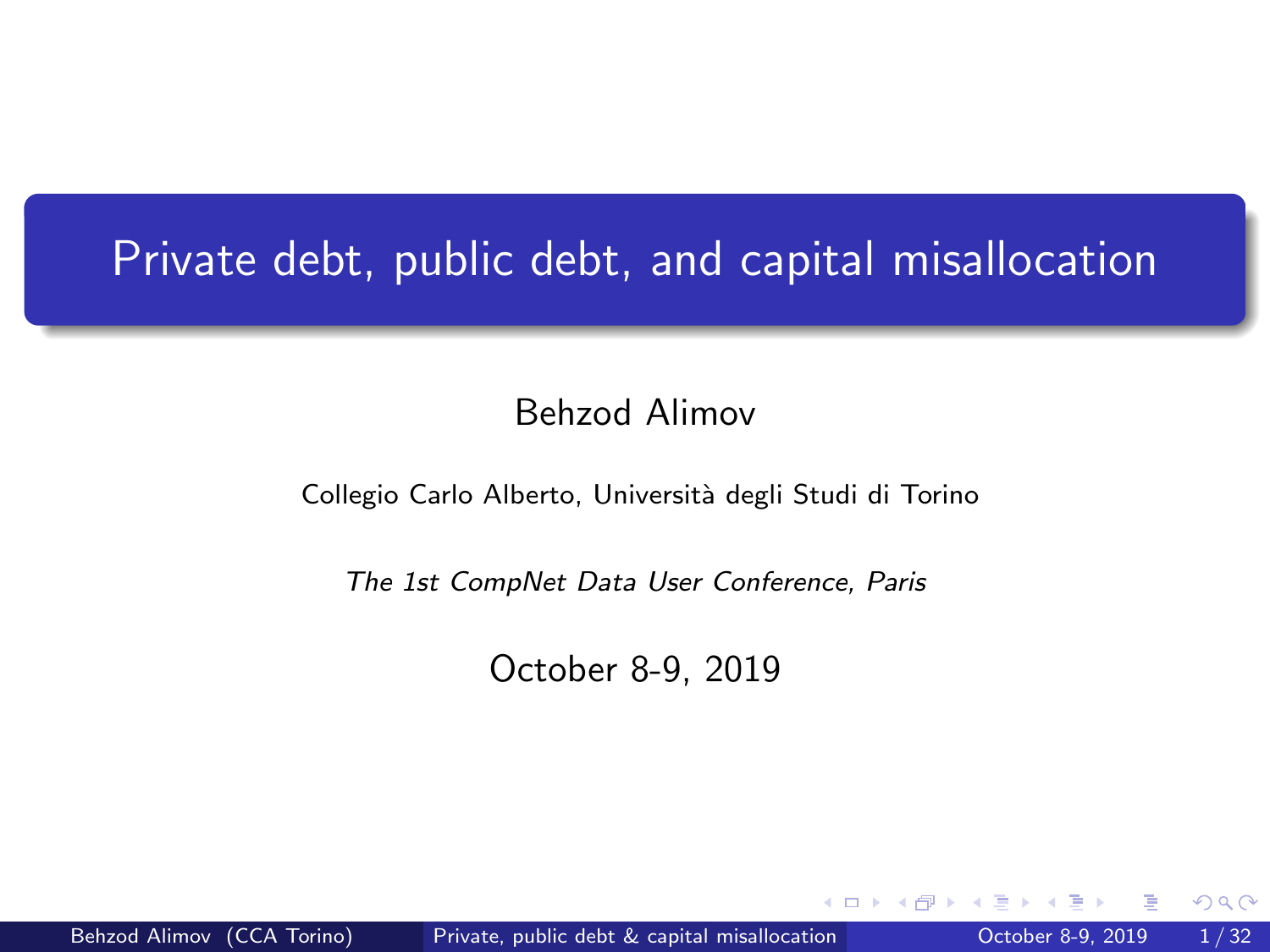#### **[Motivation](#page-2-0)**

- 2 [State of the Literature](#page-9-0)
- 3 [Research Question](#page-14-0)
- 4 [Data & Methodology](#page-15-0)

#### 5 [Results](#page-20-0)



э

 $\leftarrow$   $\Box$ 

同→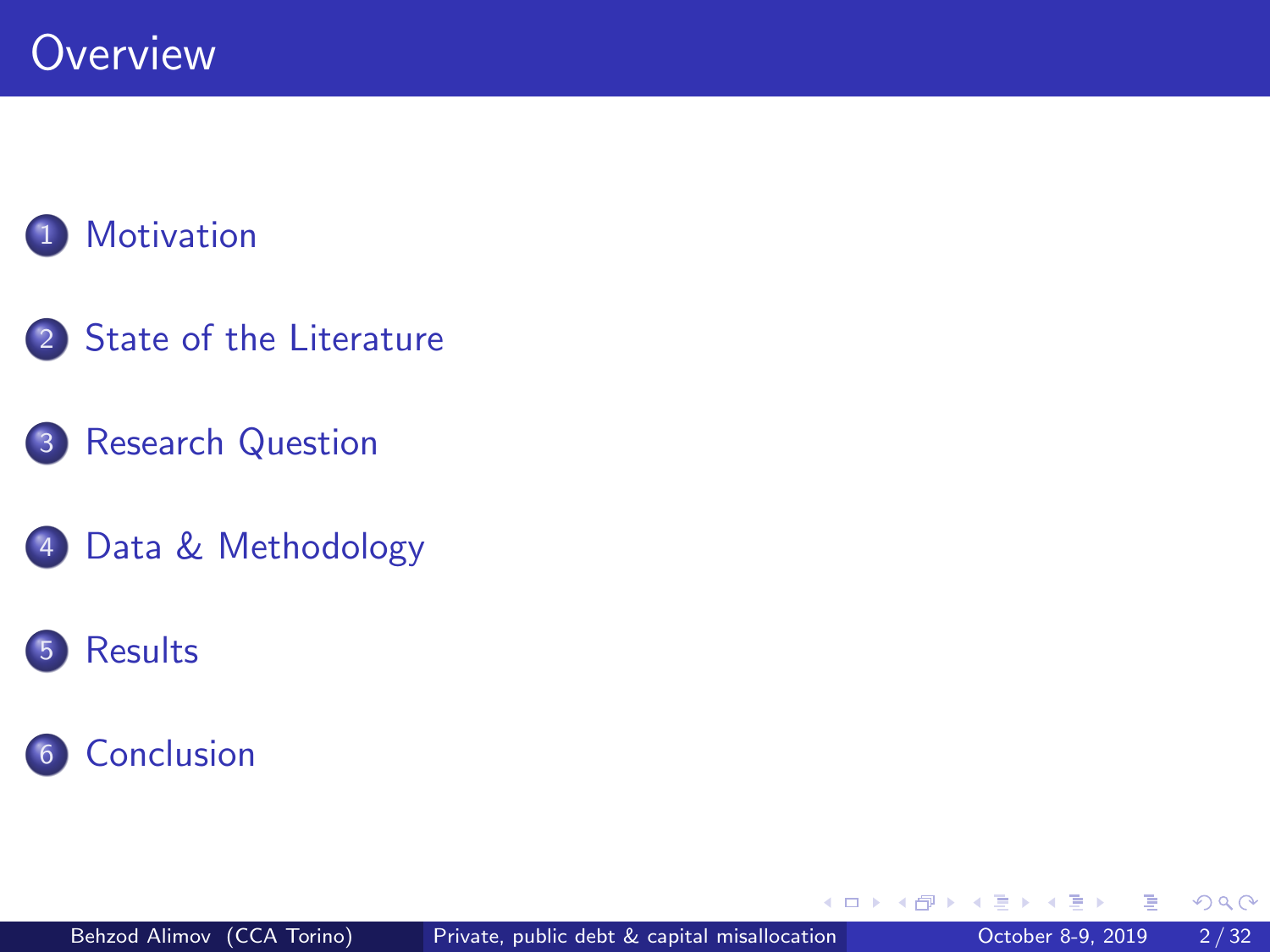<span id="page-2-0"></span>Persistent debt build-ups can make financial markets—and with them the real economy—vulnerable to crises and may lead governments to default on their liabilities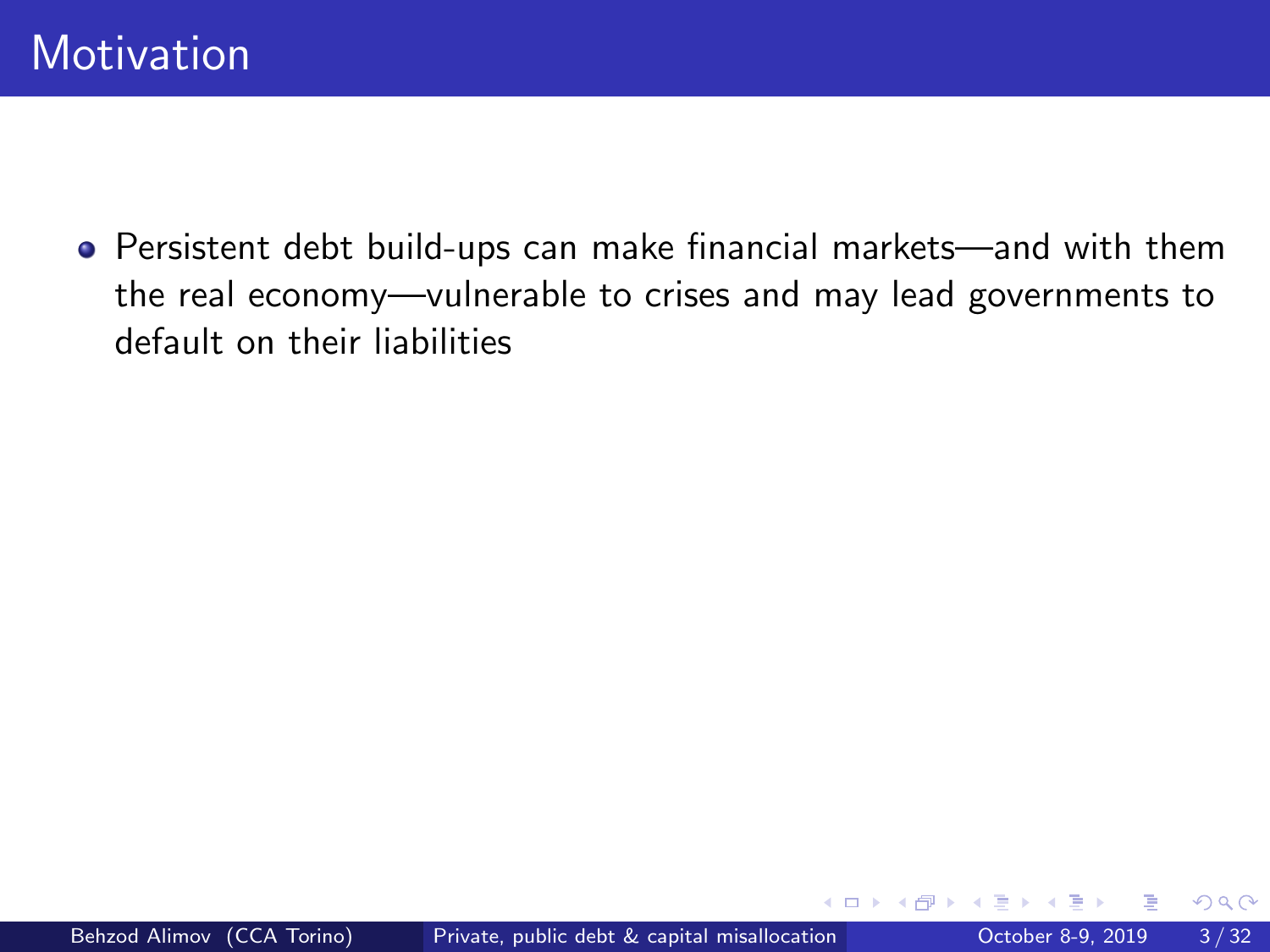- Persistent debt build-ups can make financial markets—and with them the real economy—vulnerable to crises and may lead governments to default on their liabilities
- Considerable research has been conducted on the nonlinear effects of debt on economic growth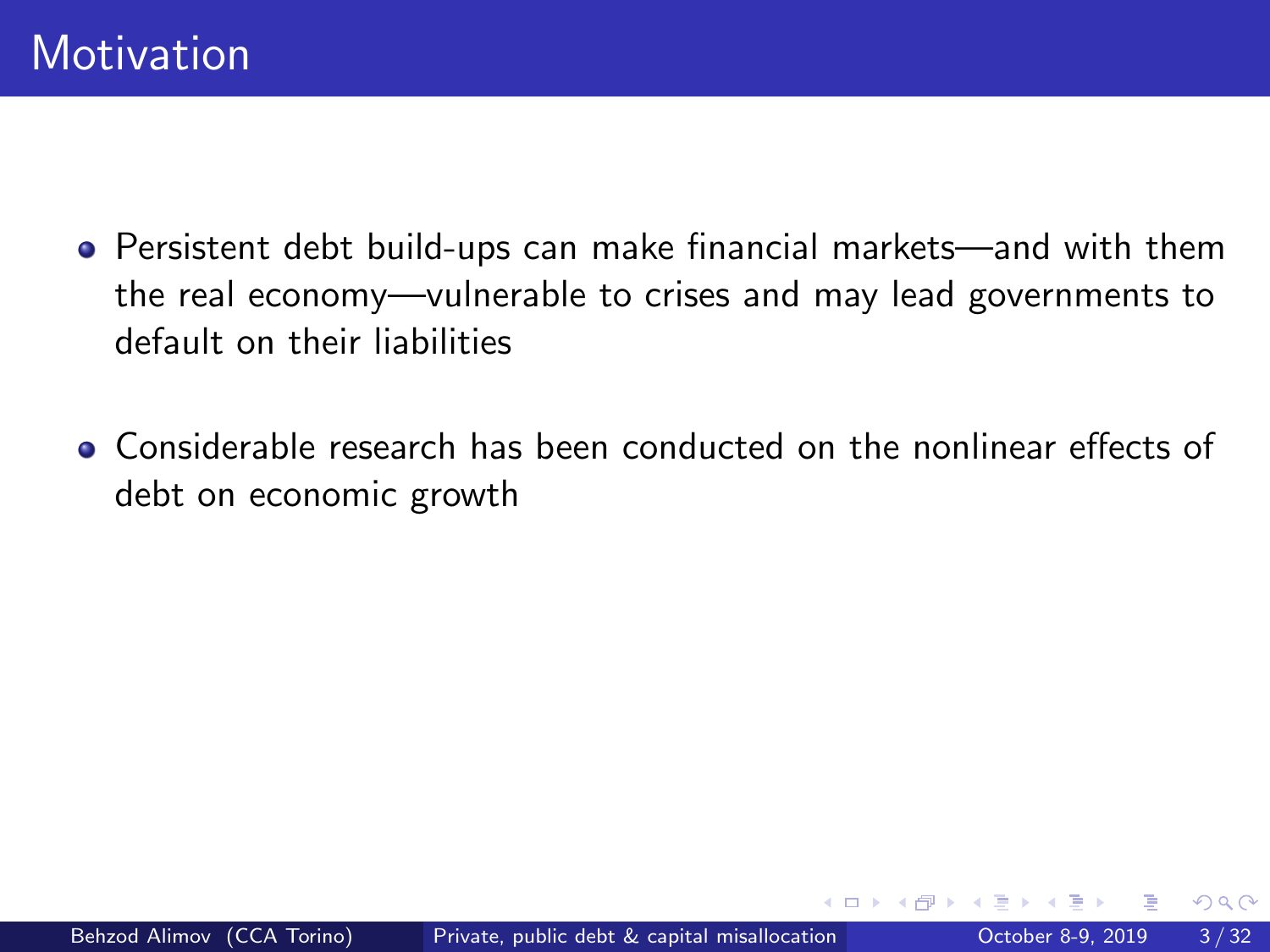- Persistent debt build-ups can make financial markets—and with them the real economy—vulnerable to crises and may lead governments to default on their liabilities
- Considerable research has been conducted on the nonlinear effects of debt on economic growth
- More recent research focuses on how debt accumulation impacts on productivity and allocative efficiency [\(Borio et al. \(2015\)](#page-35-0); [Anderson &](#page-35-1) [Raissi \(2018\)](#page-35-1); [Cecchetti & Kharroubi \(2018\)](#page-36-0))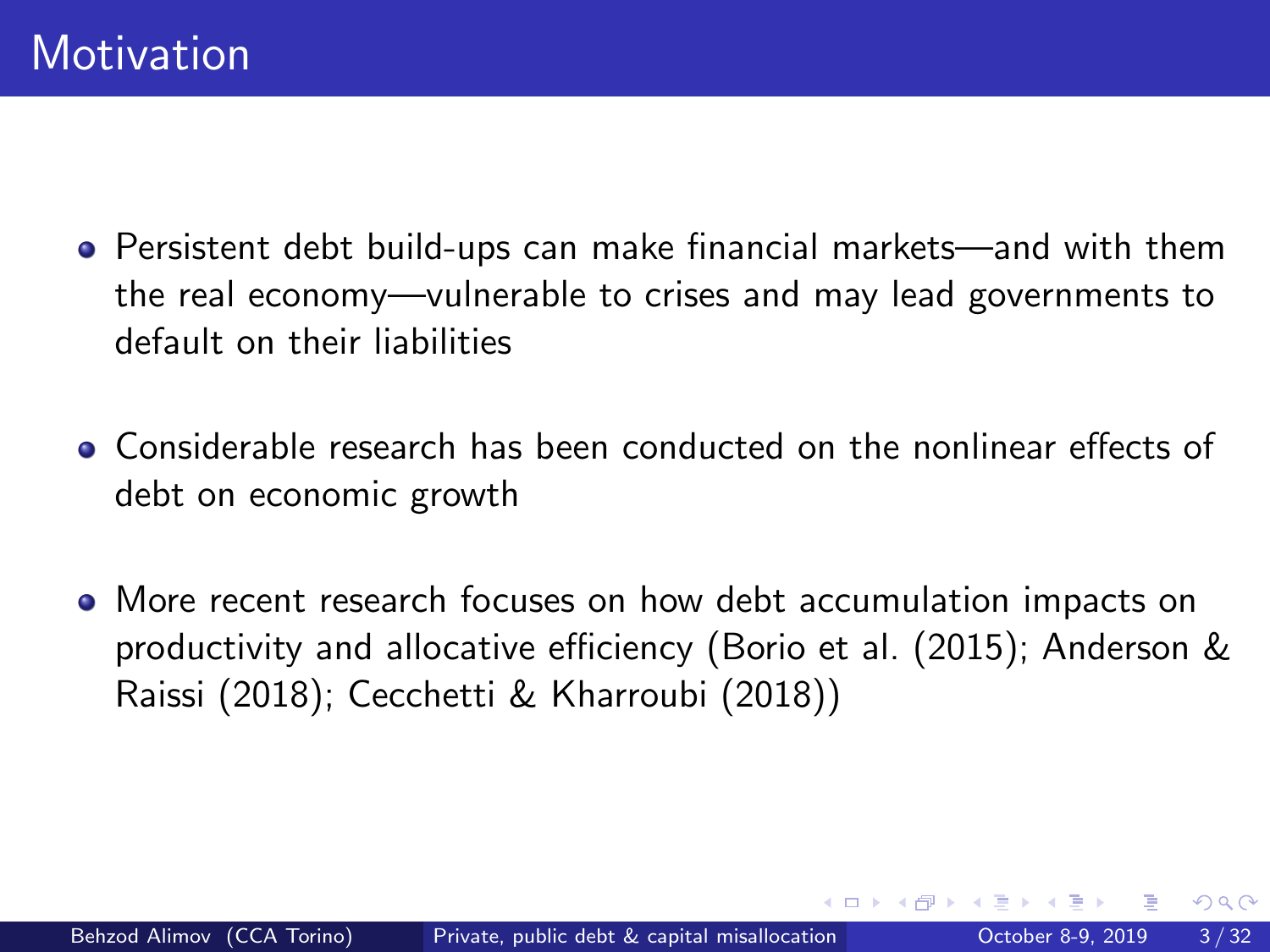• In a recent paper, [Aghion et al. \(2019\)](#page-35-2) develop a simple theoretical model to show that there is an inverted-U relationship between credit access and aggregate productivity growth that is generated by two counteracting effects: (i) a positive investment effect of credit access on incumbent firms' productivity growth working through facilitation of innovation, and (ii) a negative reallocation effect of credit access working through the exit rate of incumbent firms and its influence on the entry cost for new—potentially more efficient—innovators.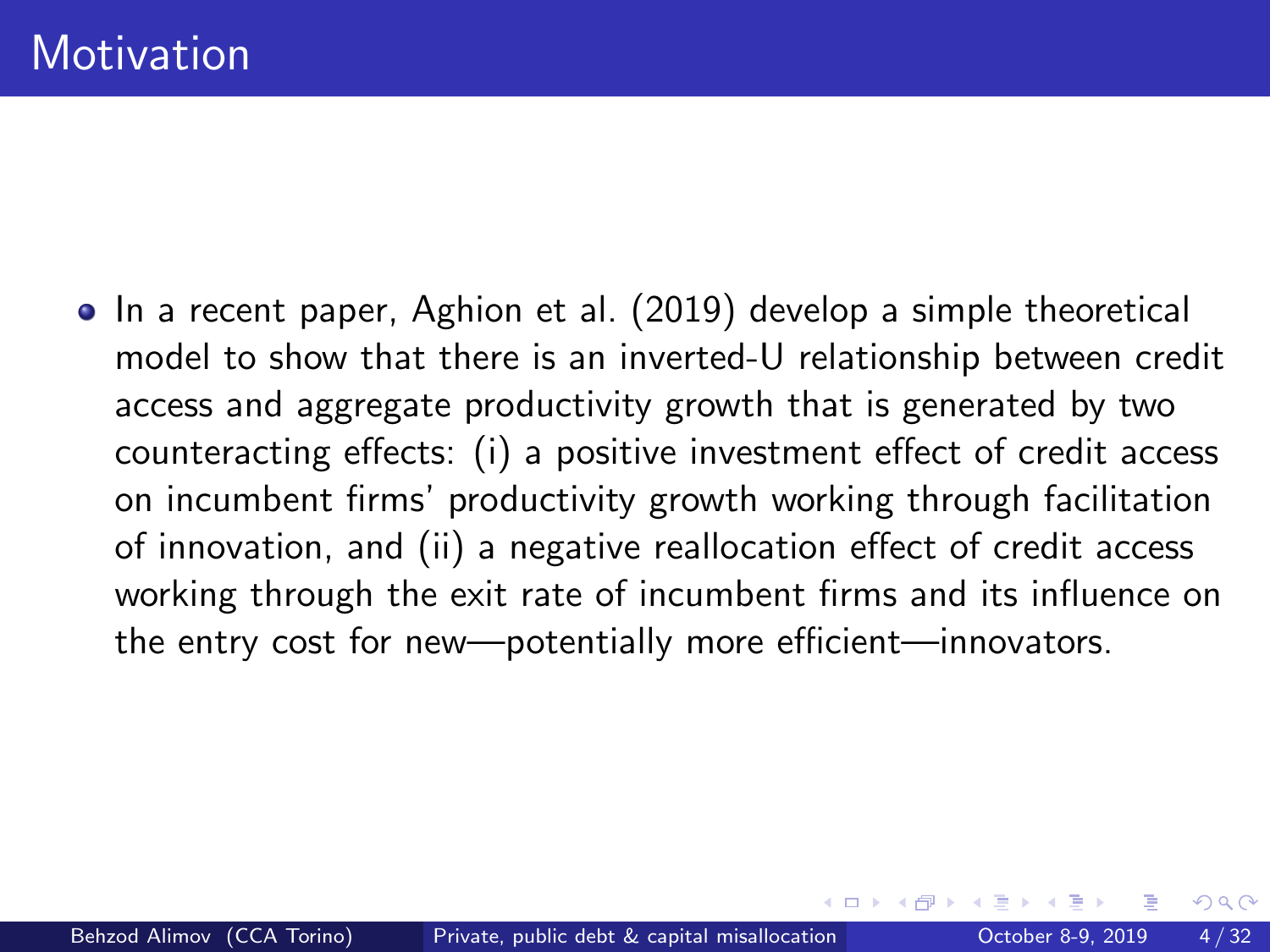• One of the key factors in understanding aggregate productivity differences across countries is input misallocation [\(Restuccia &](#page-38-0) [Rogerson \(2008\)](#page-38-0); [Hsieh & Klenow \(2009\)](#page-37-0); [Bartelsman et al. \(2013\)](#page-35-3); [Restuccia & Rogerson \(2013\)](#page-38-1); [Hopenhayn \(2014\)](#page-36-1); [Restuccia \(2019\)](#page-38-2))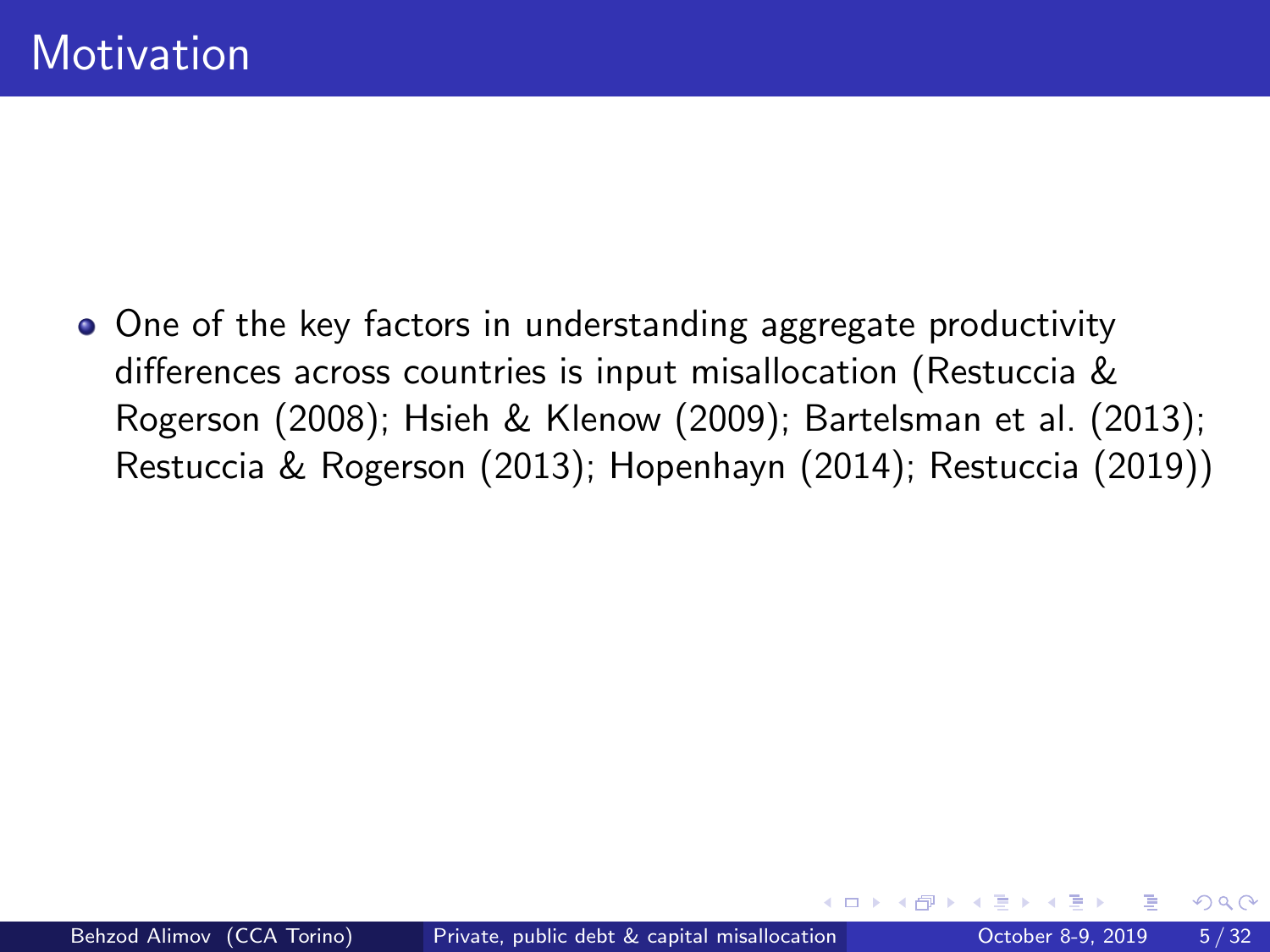- One of the key factors in understanding aggregate productivity differences across countries is input misallocation [\(Restuccia &](#page-38-0) [Rogerson \(2008\)](#page-38-0); [Hsieh & Klenow \(2009\)](#page-37-0); [Bartelsman et al. \(2013\)](#page-35-3); [Restuccia & Rogerson \(2013\)](#page-38-1); [Hopenhayn \(2014\)](#page-36-1); [Restuccia \(2019\)](#page-38-2))
- What if private and public debt build-up is partly responsible for generating misallocation, and hence these productivity differences?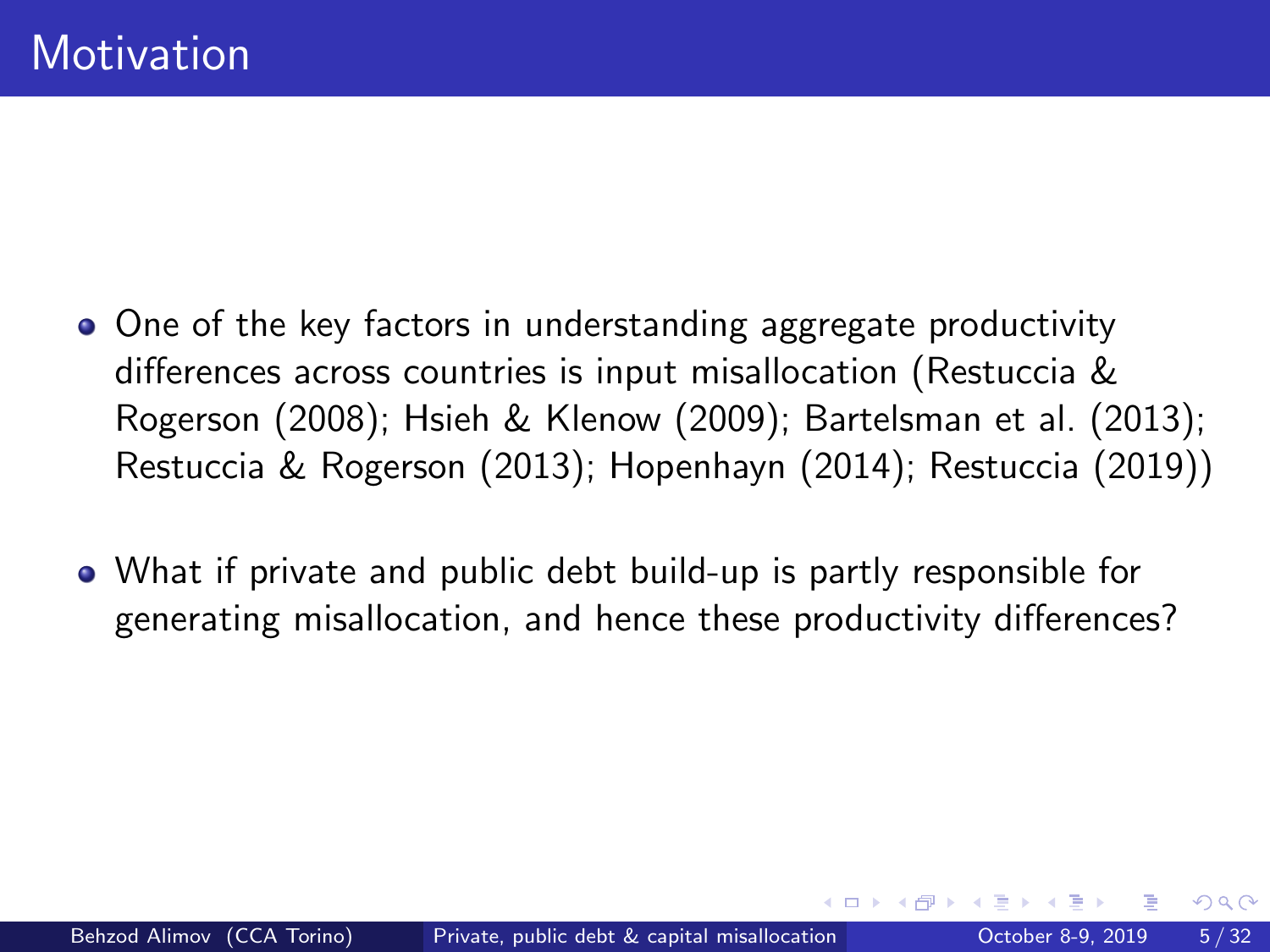# **Motivation**



(a) Private debt and capital misallocation

(b) Public debt and capital misallocation

 $\Omega$ 

Figure 1: Scatterplots of debt-to-GDP ratios and capital misallocation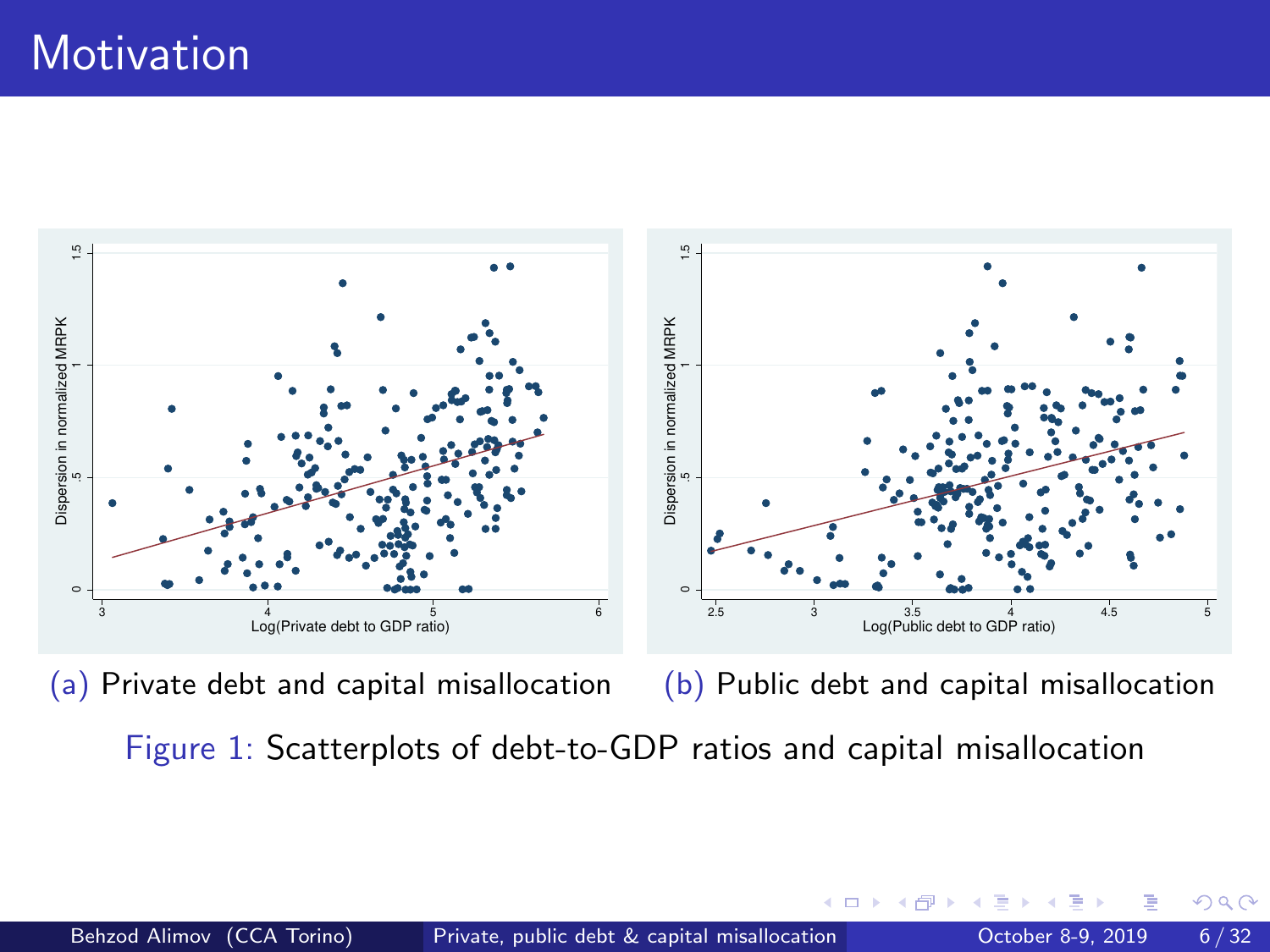# <span id="page-9-0"></span>State of the Literature

Earlier studies found positive effects of finance on growth [\(King &](#page-37-1) [Levine \(1993\)](#page-37-1); [Rajan & Zingales \(1998\)](#page-38-3); [Levine et al. \(2000\)](#page-38-4); [Beck et](#page-35-4) [al. \(2000\)](#page-35-4))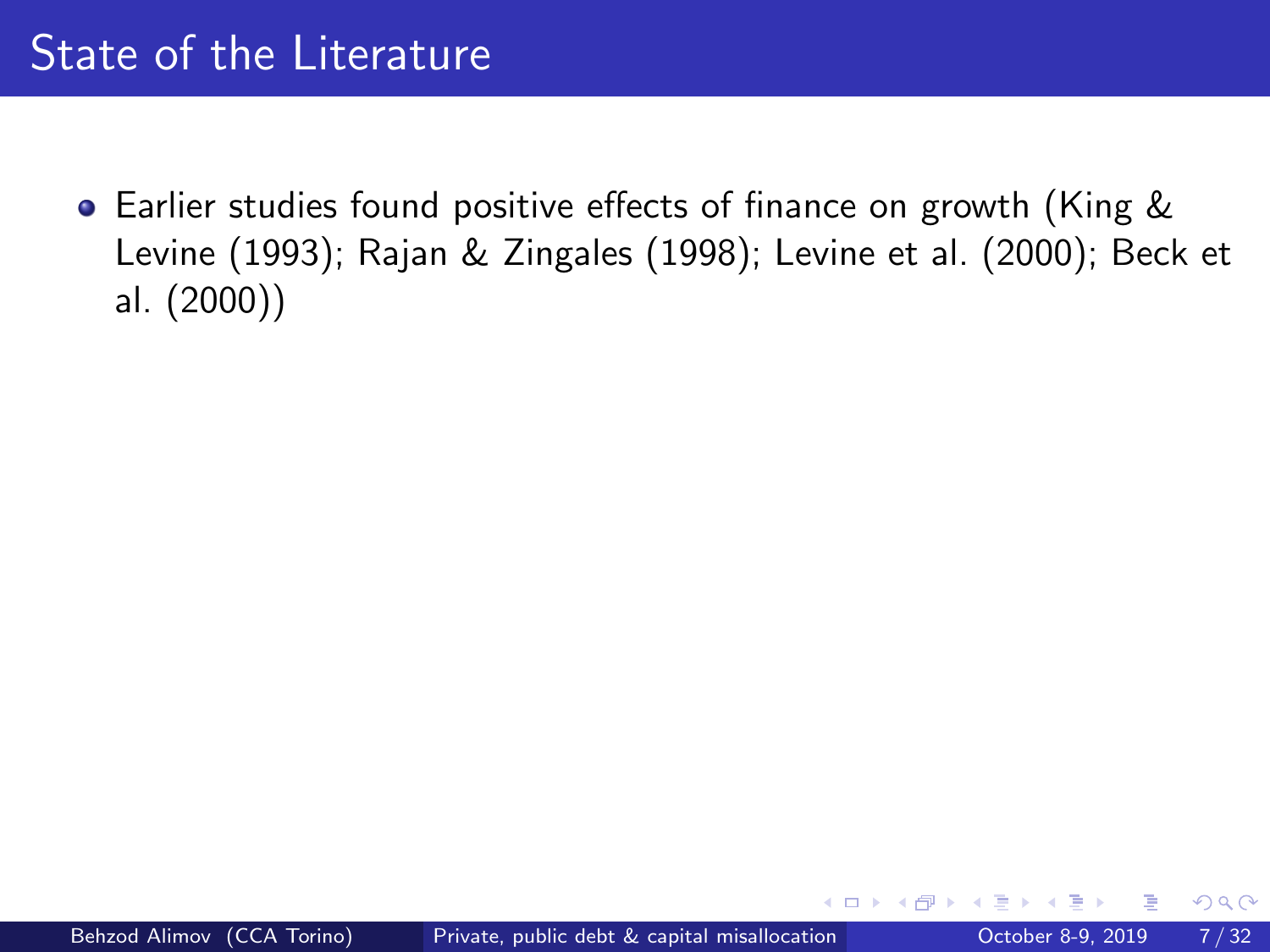# State of the Literature

- Earlier studies found positive effects of finance on growth [\(King &](#page-37-1) [Levine \(1993\)](#page-37-1); [Rajan & Zingales \(1998\)](#page-38-3); [Levine et al. \(2000\)](#page-38-4); [Beck et](#page-35-4) [al. \(2000\)](#page-35-4))
- Later studies found a nonlinear relationship between private sector debt and growth [\(Shen & Lee \(2006\)](#page-39-0); [Law & Singh \(2014\)](#page-37-2); [Arcand](#page-35-5) [et al. \(2015\)](#page-35-5))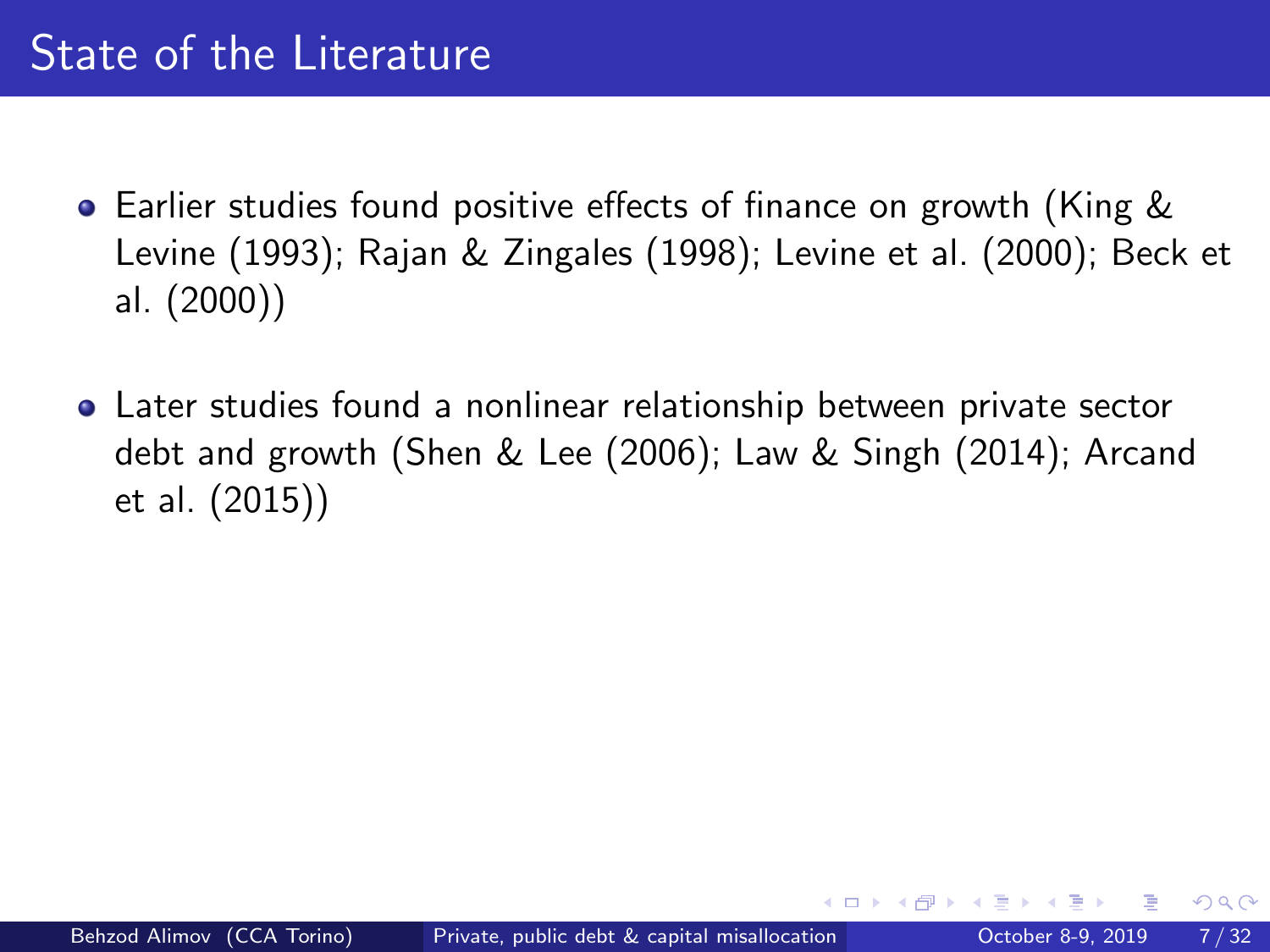# State of the Literature

- Earlier studies found positive effects of finance on growth [\(King &](#page-37-1) [Levine \(1993\)](#page-37-1); [Rajan & Zingales \(1998\)](#page-38-3); [Levine et al. \(2000\)](#page-38-4); [Beck et](#page-35-4) [al. \(2000\)](#page-35-4))
- Later studies found a nonlinear relationship between private sector debt and growth [\(Shen & Lee \(2006\)](#page-39-0); [Law & Singh \(2014\)](#page-37-2); [Arcand](#page-35-5) [et al. \(2015\)](#page-35-5))
- The relationship between public debt and growth has also been found to be inverse U-shaped or nonlinear [\(Reinhart & Rogoff \(2010\)](#page-38-5); [Cecchetti et al. \(2011\)](#page-36-2); [Checherita-Westphal & Rother \(2012\)](#page-36-3); [Baum](#page-35-6) [et al. \(2013\)](#page-35-6); [Woo & Kumar \(2015\)](#page-39-1); [Karadam \(2018\)](#page-37-3); [Yang & Su](#page-39-2) [\(2018\)](#page-39-2))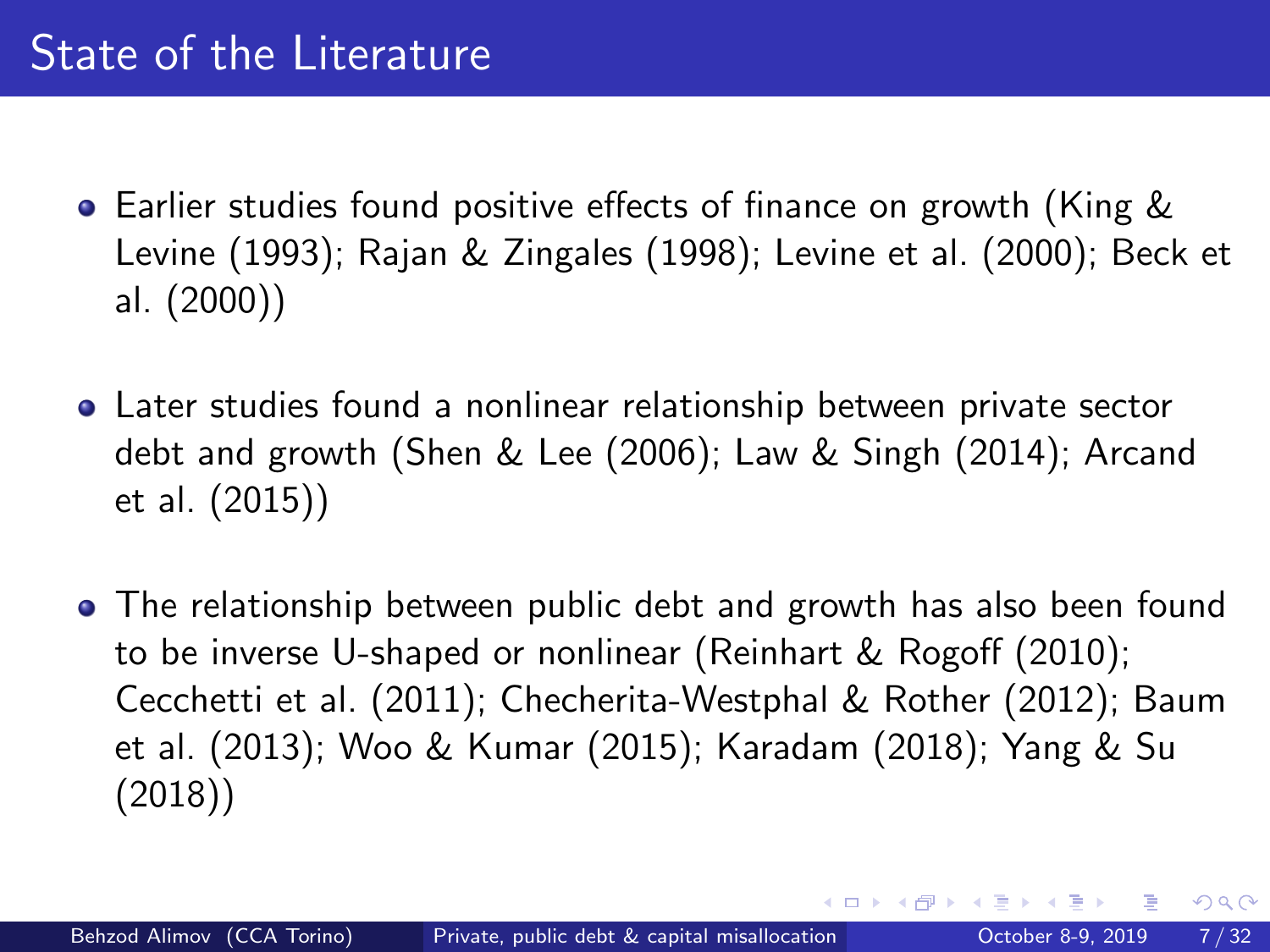Another strand of literature has focused on the joint dynamics of private and public debt, and found primarily private debt surges to precede crises or to pose a bigger threat to financial stability [\(Reinhart](#page-38-6) [& Rogoff \(2009\)](#page-38-6); [Reinhart & Rogoff \(2011\)](#page-38-7); Jordà et al. (2015))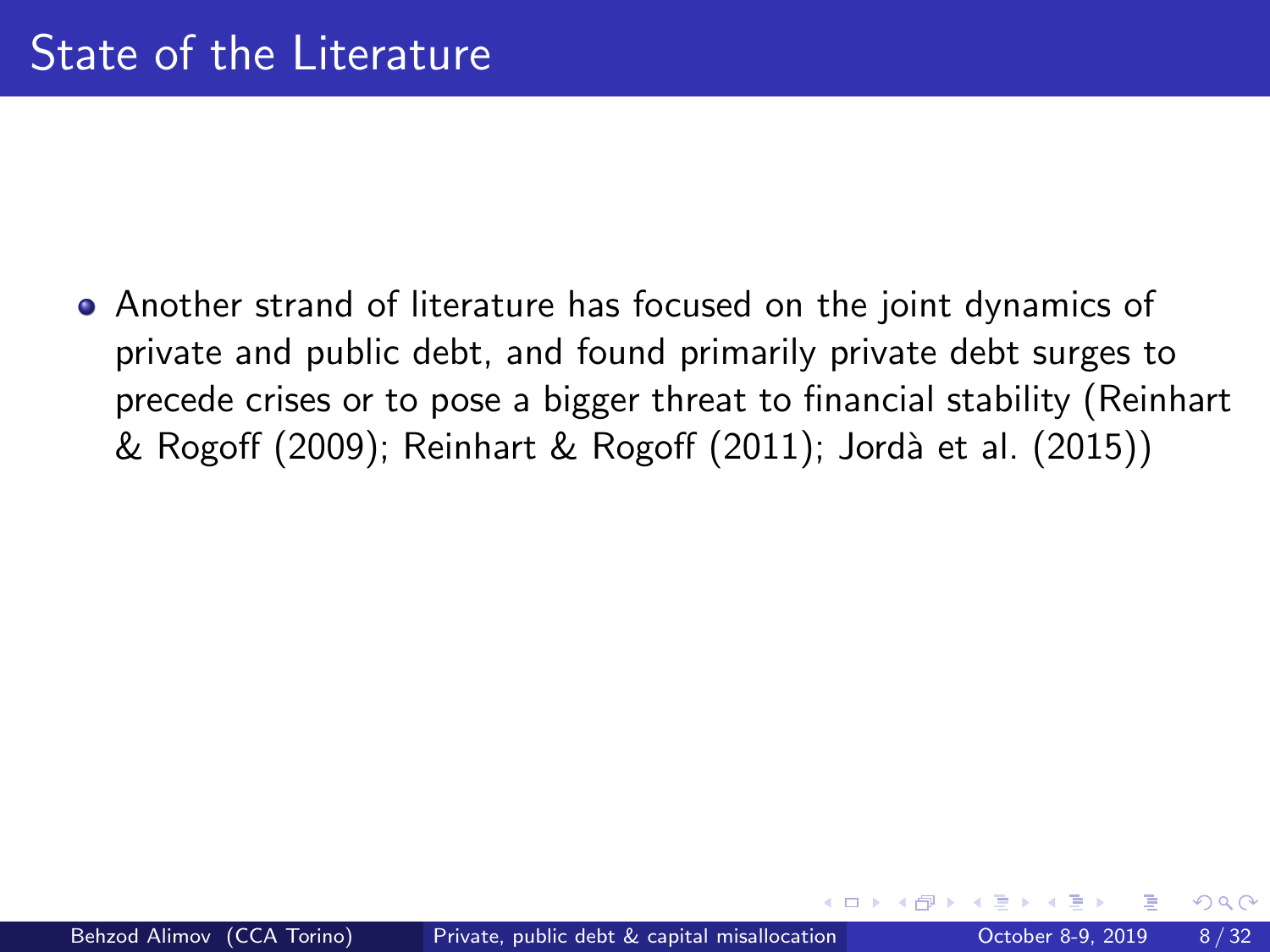- Another strand of literature has focused on the joint dynamics of private and public debt, and found primarily private debt surges to precede crises or to pose a bigger threat to financial stability [\(Reinhart](#page-38-6) [& Rogoff \(2009\)](#page-38-6); [Reinhart & Rogoff \(2011\)](#page-38-7); Jordà et al. (2015))
- More recent research focuses on how debt accumulation impacts on productivity or input reallocations [\(Borio et al. \(2015\)](#page-35-0); [Anderson &](#page-35-1) [Raissi \(2018\)](#page-35-1); [Cecchetti & Kharroubi \(2018\)](#page-36-0))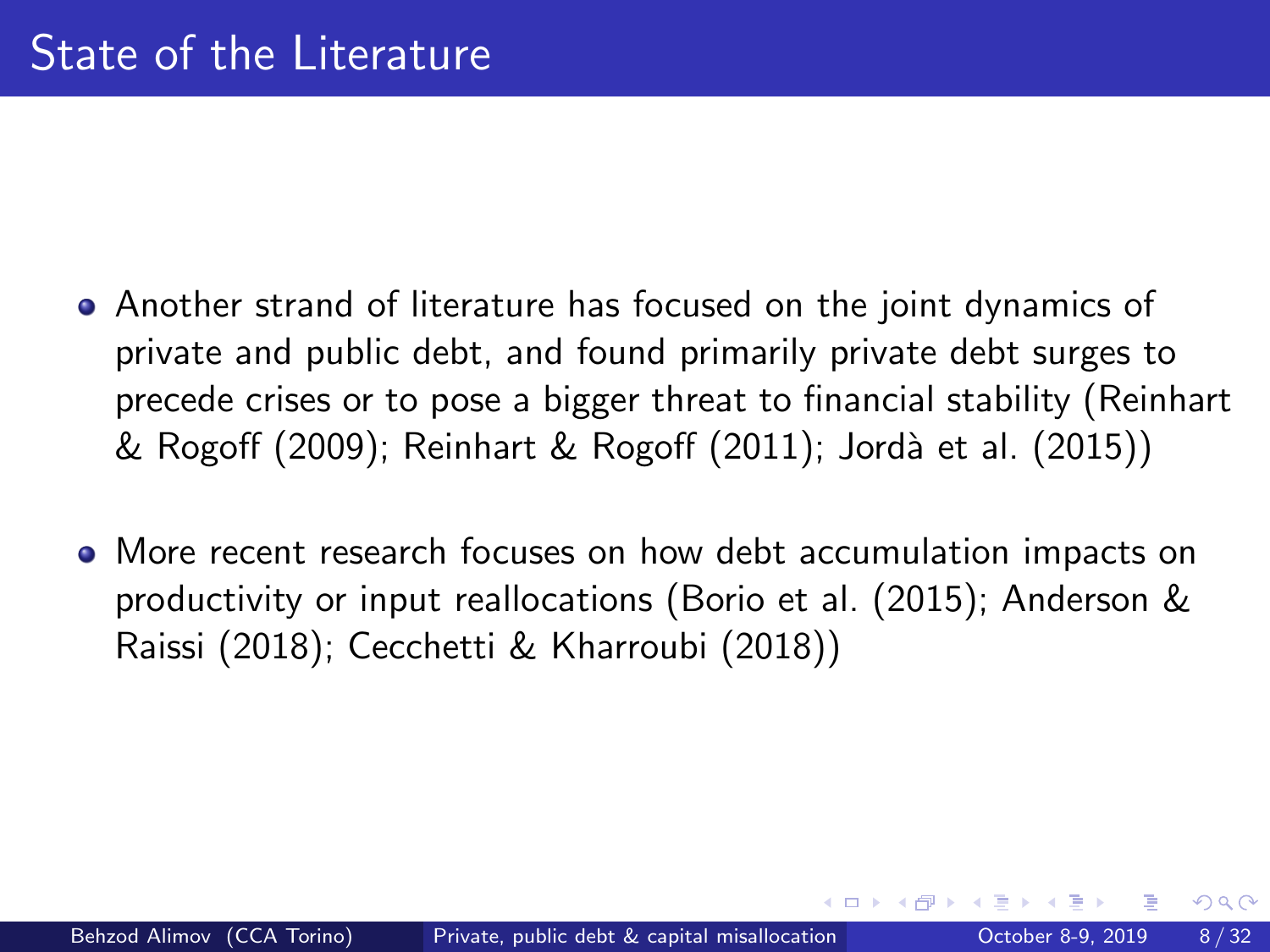# <span id="page-14-0"></span>How do private debt and public debt at the aggregate level influence capital misallocation within different industries?

つひい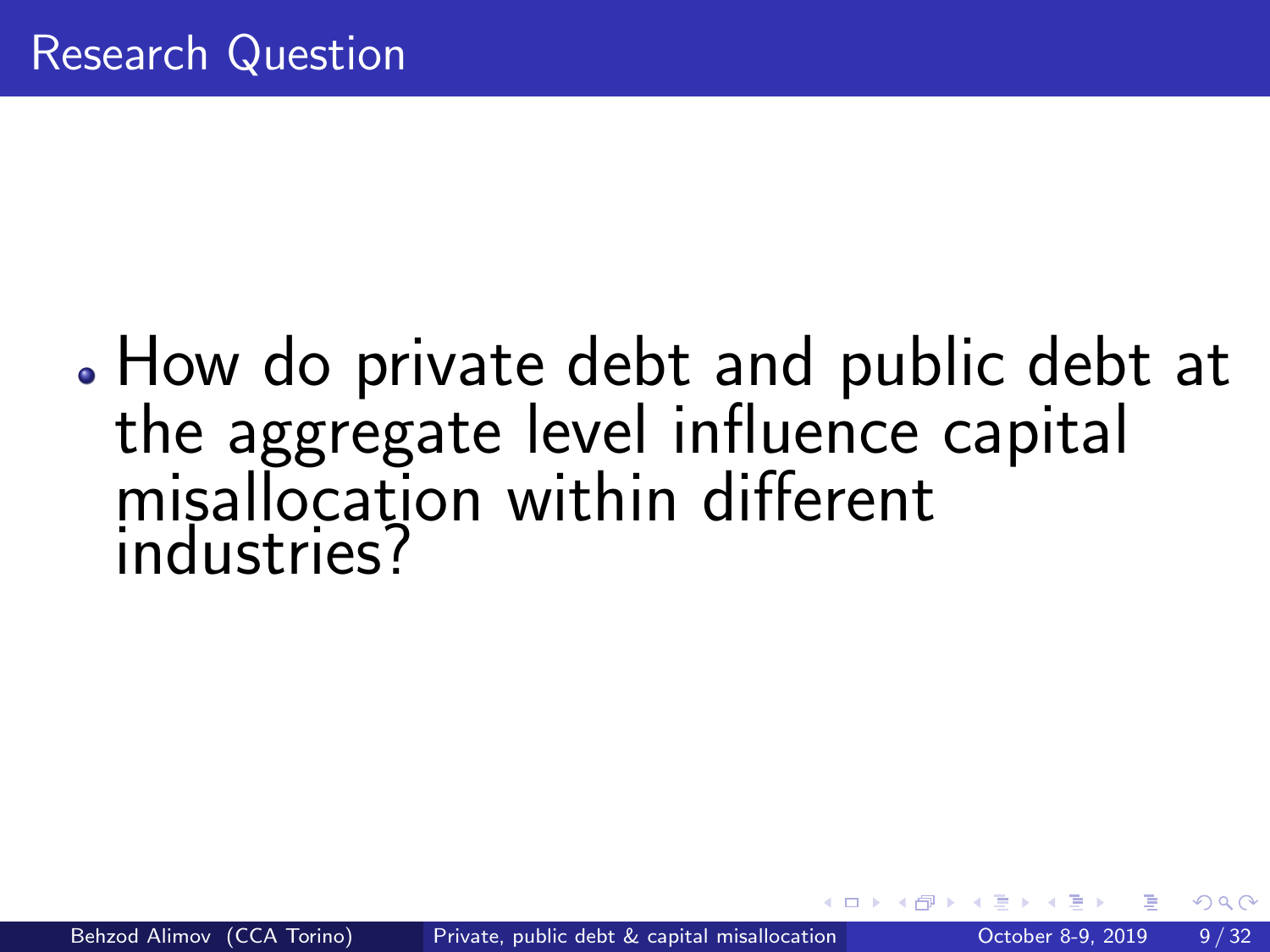- <span id="page-15-0"></span>• IMF's Global Debt Database: private debt (loans and debt securities) and **public debt** (general government debt liabilities) as a share of GDP
- **6th Vintage of the CompNet database: Hsieh-Klenow measure of** capital misallocation at the 1-digit NACE Rev.2 sector level, detrended and normalized by the industry standard deviation (at the 2-digit level) as per [Kehrig \(2015\)](#page-37-5)

[Appendix](#page-40-0)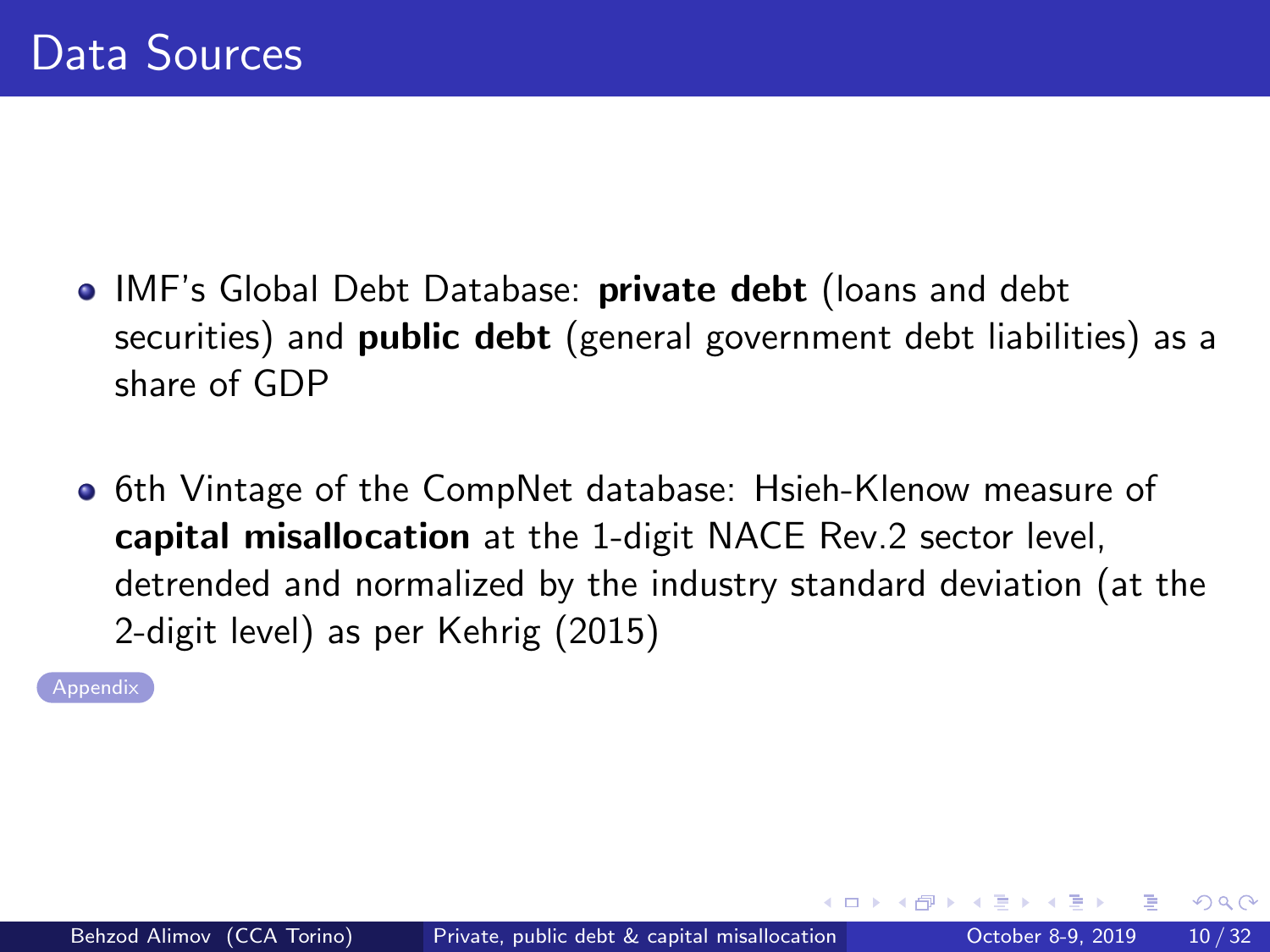# Data Sources

<span id="page-16-0"></span>• Control variables: [Chinn & Ito \(2006\)](#page-36-4) capital account openness index, long-term interest rates (OECD), general government final consumption expenditure (World Bank), taxes on income, profits and capital gains (ICTD Government Revenue Dataset), trade (sum of exports and imports as % of GDP, World Bank), inflation (IMF's World Economic Outlook), and an index of **institutional quality** measured as the sum of political risk rating indicators such as bureaucracy quality, investment profile, rule of law, and control of corruption (ICRG Researchers Dataset)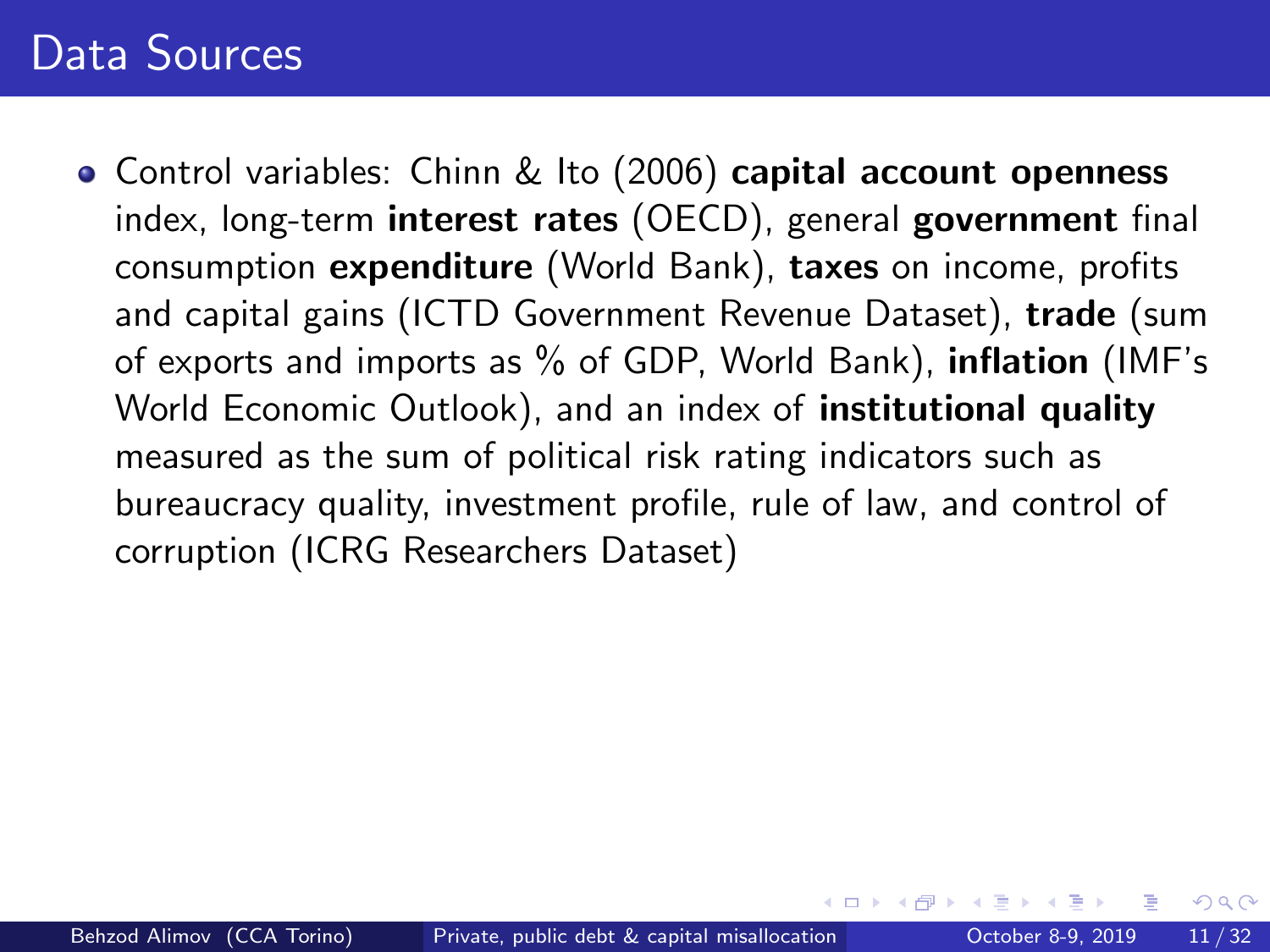# Data Sources

- Control variables: [Chinn & Ito \(2006\)](#page-36-4) capital account openness index, long-term interest rates (OECD), general government final consumption expenditure (World Bank), taxes on income, profits and capital gains (ICTD Government Revenue Dataset), trade (sum of exports and imports as % of GDP, World Bank), inflation (IMF's World Economic Outlook), and an index of institutional quality measured as the sum of political risk rating indicators such as bureaucracy quality, investment profile, rule of law, and control of corruption (ICRG Researchers Dataset)
- Sector-specific variables: external finance dependence as per [Rajan](#page-38-3) [& Zingales \(1998\)](#page-38-3) [\(Franco \(2018\)](#page-36-5)); sectoral technological intensity (Eurostat); indicator of credit constraints (mean and dispersion), [De Loecker & Warzynski \(2012\)](#page-36-6) markups, and the skewness of TFP distribution (CompNet, 6th Vintage)

 $\Omega$ 

( ロ ) ( <sub>何</sub> ) ( ヨ ) ( ヨ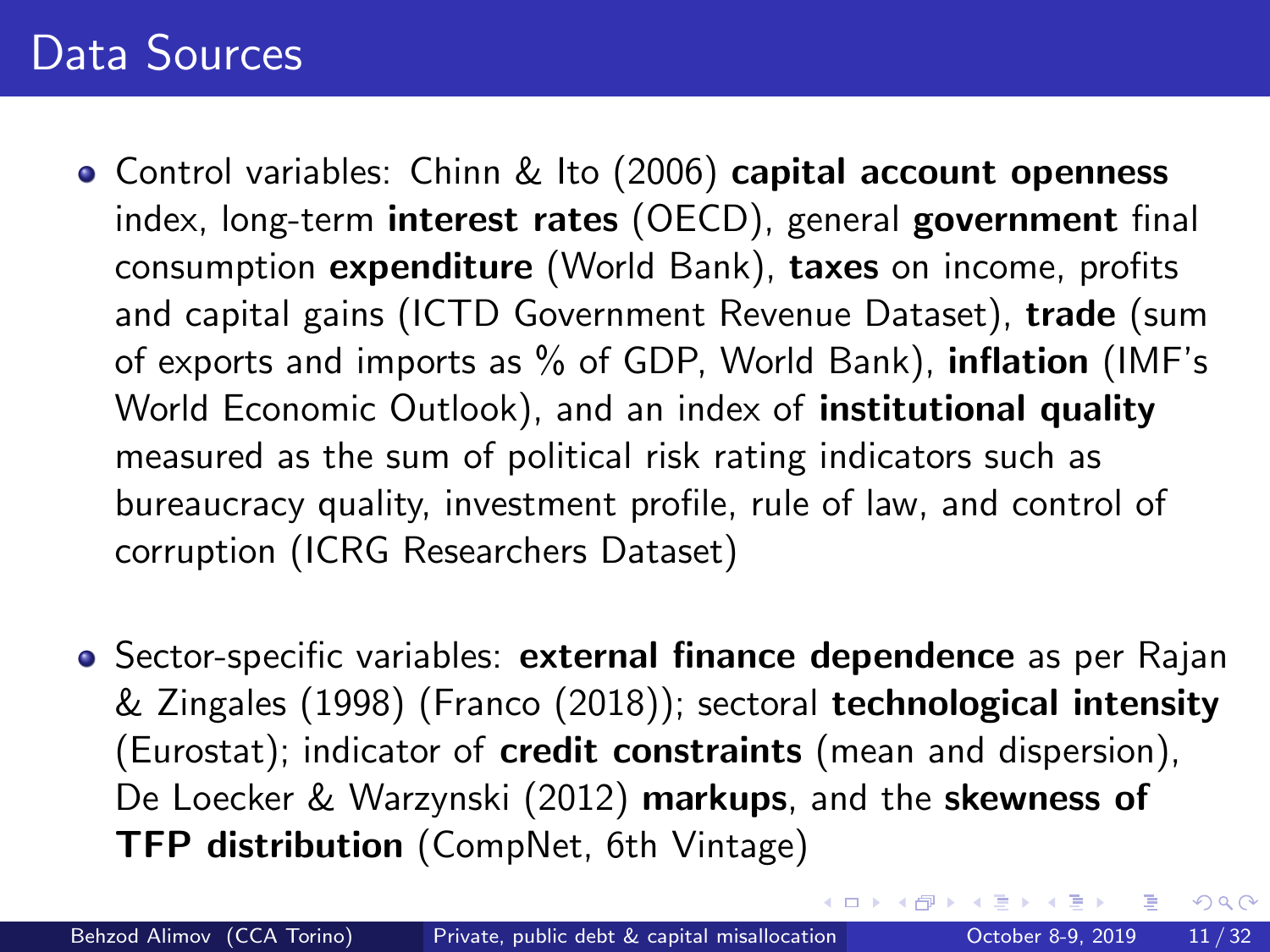We use a diff-in-diff-type econometric specification similar to [Rajan &](#page-38-3) [Zingales \(1998\)](#page-38-3) and [Larrain & Stumpner \(2017\)](#page-37-6):

Capital Misallocation<sub>cjt</sub> = 
$$
\beta_0 + \beta_1 \left( \ln[\text{PrivateDebt}]_{ct-1} \times Z_j \right) + \beta_2 \left( \ln[\text{PublicDebt}]_{ct-1} \times Z_j \right) + \gamma \left( X_{ct} \times Z_j \right) + \delta_c + \delta_j + \delta_{cj} + \epsilon_{cjt}
$$
\n(1)

where c is country, j is macro-sector, t is year,  $X_{ct}$  denotes country-level controls, and  $Z_i$  denotes sector-specific (time-invariant) indicators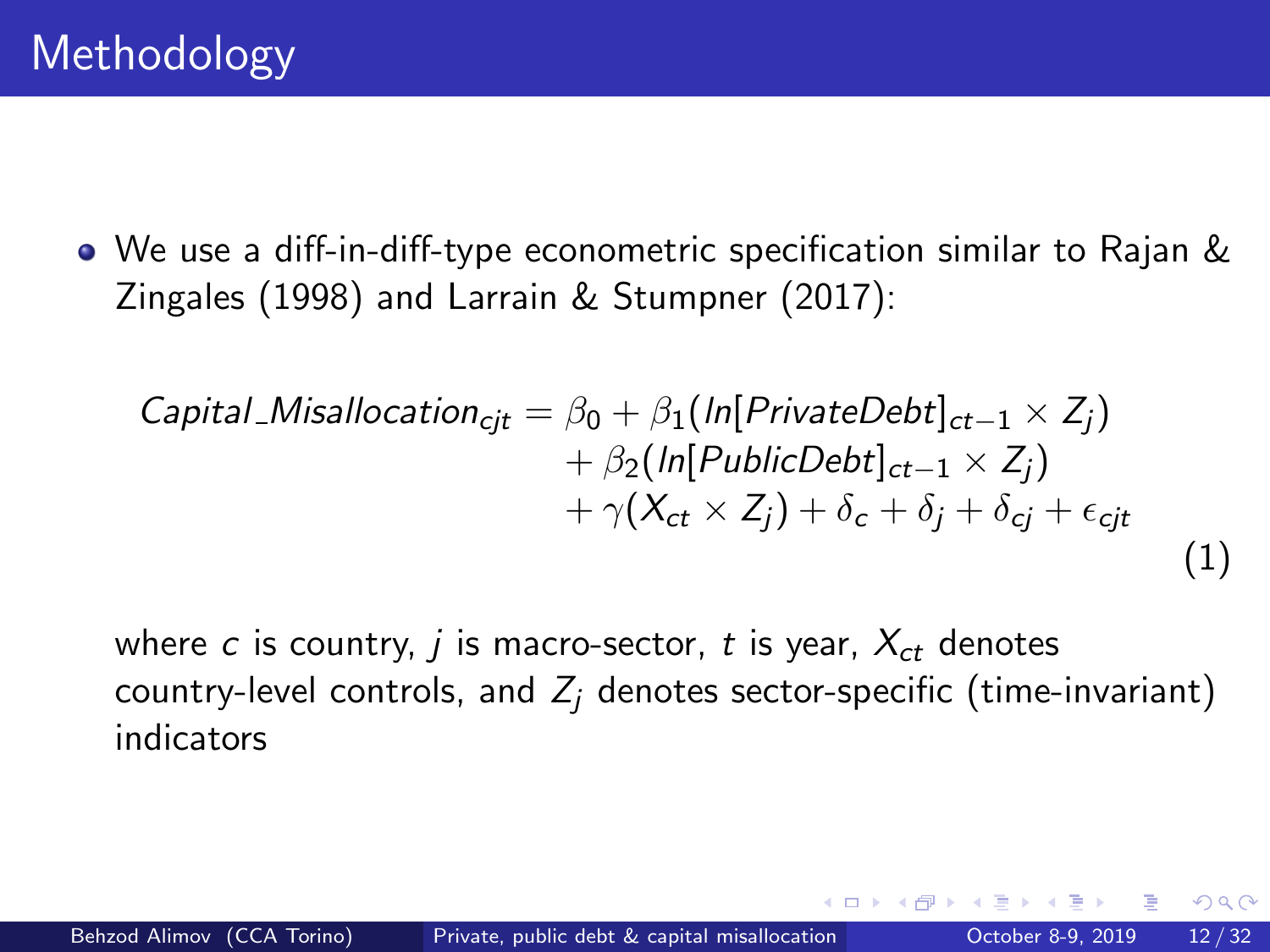- We employ the within-effects estimation method
- For robustness check, we use the difference and system GMM

 $\leftarrow$   $\Box$ 

 $QQ$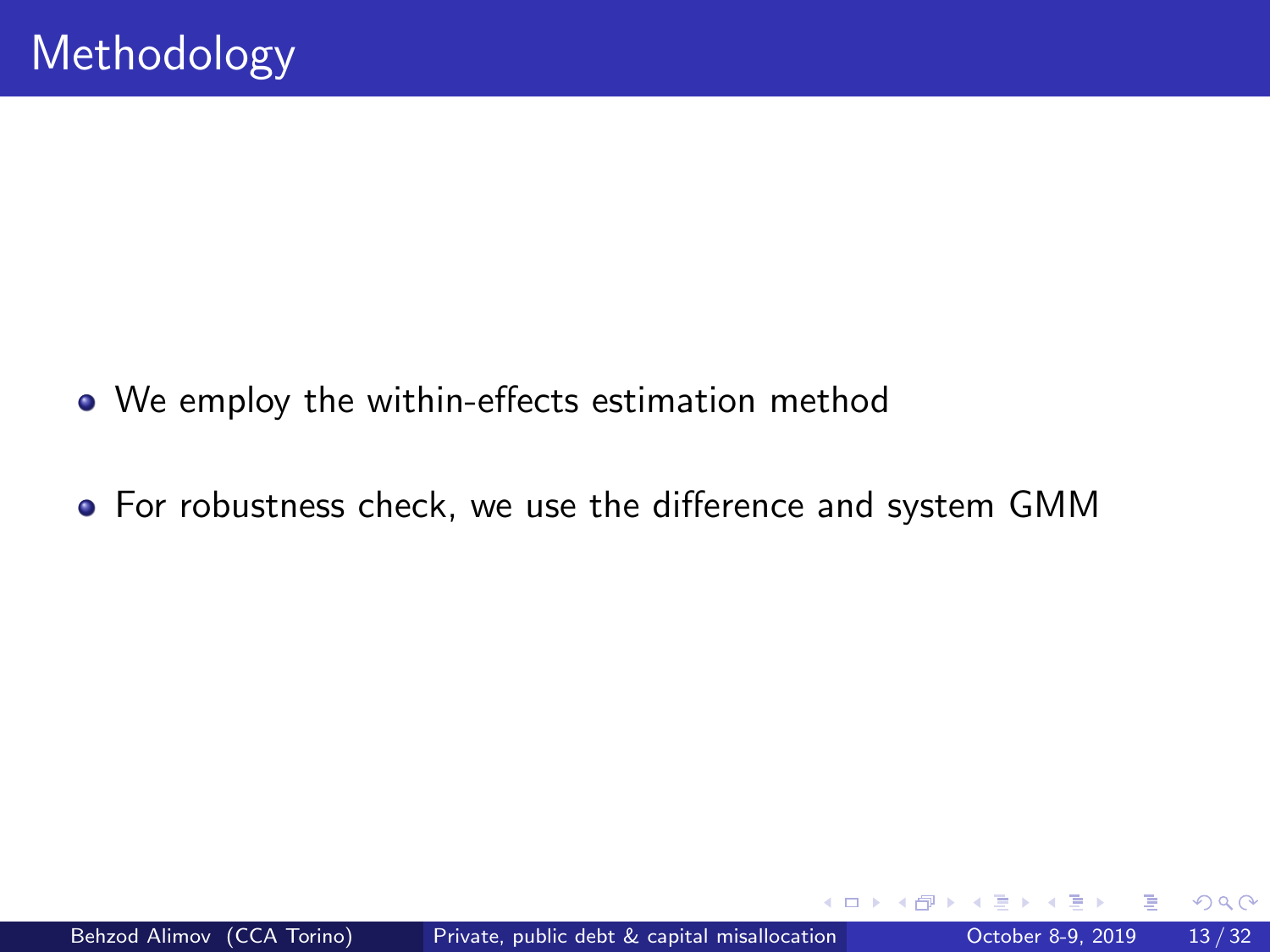<span id="page-20-0"></span>Table 1: Debt to GDP ratios and capital misallocation: fixed effects regressions (interaction with financial dependence)

|                                  | (1)                    | (2)                    | (3)                    | (4)                    | (5)                   | (6)                    | (7)                    | (8)                    | (9)                    | (10)                           |
|----------------------------------|------------------------|------------------------|------------------------|------------------------|-----------------------|------------------------|------------------------|------------------------|------------------------|--------------------------------|
| $In(PrivDebt) \times FinDep$     | $0.739***$<br>(0.232)  | $0.901***$<br>(0.229)  | $0.856***$<br>(0.211)  | $0.747***$<br>(0.206)  | $0.731***$<br>(0.246) | $0.608**$<br>(0.243)   | $0.739***$<br>(0.230)  | $0.668**$<br>(0.295)   | $0.955***$<br>(0.170)  | $0.955***$<br>(0.235)          |
| $In (PubDebt) \times FinDep$     | $0.391**$<br>(0.171)   | 0.294<br>(0.185)       | 0.327<br>(0.250)       | $0.385**$<br>(0.169)   | 0.285<br>(0.212)      | 0.300<br>(0.189)       | $0.401**$<br>(0.163)   | $0.303*$<br>(0.172)    | 0.023<br>(0.305)       | 0.023<br>(0.283)               |
| KA-Openness×FinDep               |                        | $-0.878**$<br>(0.380)  |                        |                        |                       |                        |                        |                        | $-1.061**$<br>(0.490)  | $-1.061**$<br>(0.355)          |
| $LT$ -Int $Rate \times FinDep$   |                        |                        | $-0.038$<br>(0.026)    |                        |                       |                        |                        |                        | $-0.058**$<br>(0.025)  | $-0.058**$<br>(0.017)          |
| $In(GovtCons) \times FinDep$     |                        |                        |                        | $-0.130$<br>(0.732)    |                       |                        |                        |                        | 0.128<br>(0.974)       | 0.128<br>(1.195)               |
| $In(TaxesIncProf) \times FinDep$ |                        |                        |                        |                        | $-0.273$<br>(0.490)   |                        |                        |                        | $-0.074$<br>(0.452)    | $-0.074$<br>(0.266)            |
| $In (Trade) \times FinDep$       |                        |                        |                        |                        |                       | 0.573<br>(0.375)       |                        |                        | $-0.122$<br>(0.654)    | $-0.122$<br>(0.506)            |
| Inflation $\times$ FinDep        |                        |                        |                        |                        |                       |                        | 0.003<br>(0.027)       |                        | 0.010<br>(0.037)       | 0.010<br>(0.028)               |
| InstQuality $\times$ FinDep      |                        |                        |                        |                        |                       |                        |                        | $-0.031$<br>(0.053)    | $-0.037$<br>(0.052)    | $-0.037$<br>(0.035)            |
| <b>Standard Errors</b>           | Clustered<br>(country) | Clustered<br>(country) | Clustered<br>(country) | Clustered<br>(country) | Clustered<br>country) | Clustered<br>(country) | Clustered<br>(country) | Clustered<br>(country) | Clustered<br>(country) | <b>HAC</b><br>(Driscoll-Kraay) |
| Observations                     | 1,806                  | 1,806                  | 1,600                  | 1,806                  | 1,782                 | 1,806                  | 1,806                  | 1,806                  | 1,600                  | 1,600                          |
| R-squared                        | 0.172                  | 0.176                  | 0.190                  | 0.172                  | 0.180                 | 0.173                  | 0.173                  | 0.172                  | 0.196                  | 0.196                          |

( □ ) ( <sub>□</sub> ) (

э  $\blacktriangleright$   $\blacktriangleleft$ ∍ э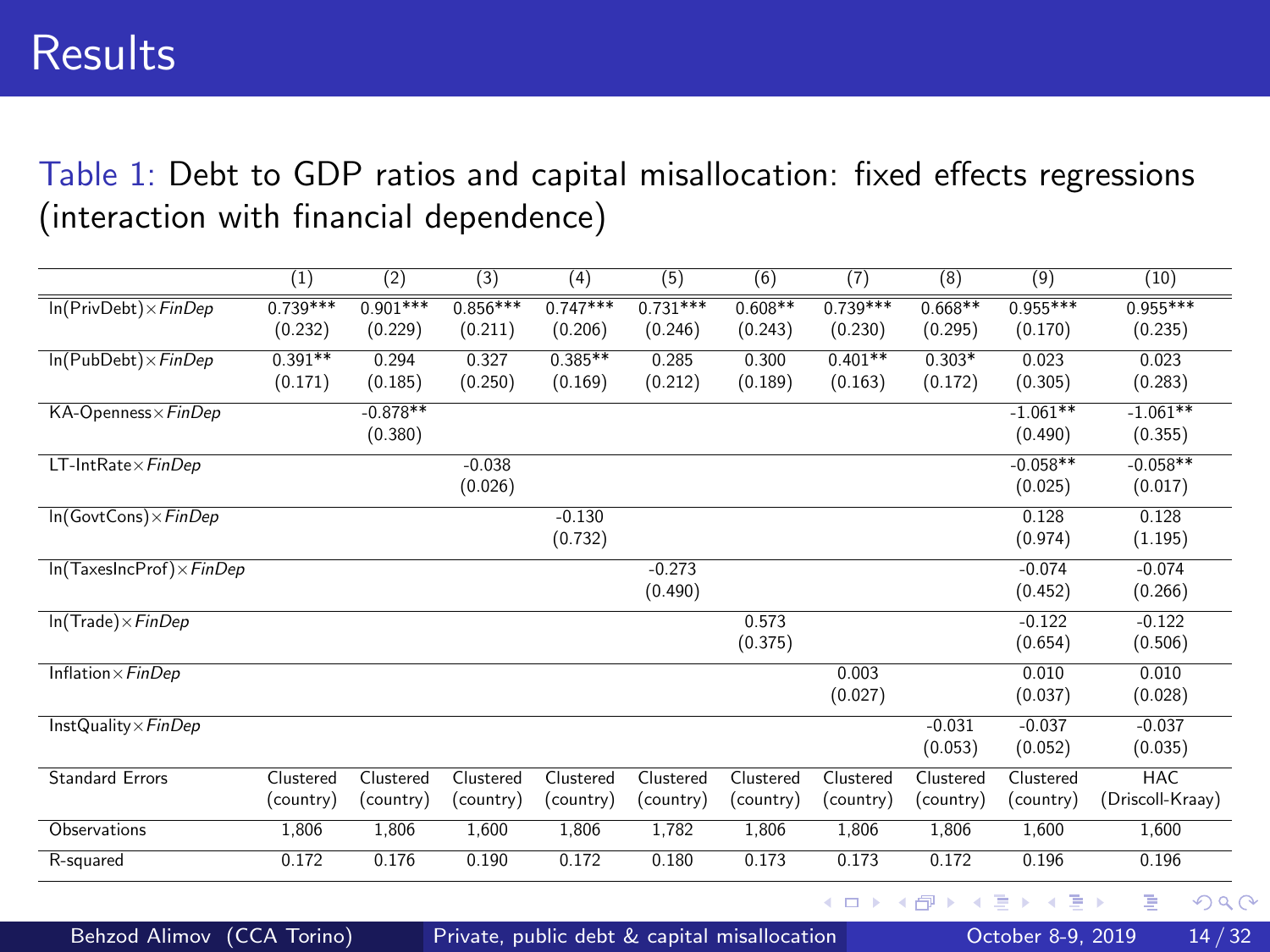### **Results**

Table 2: Debt to GDP ratios and capital misallocation: fixed effects regressions (interaction with technological intensity)

|                                                                                                 | (1)       | (2)       | (3)        | (4)        | (5)       | (6)       | (7)             | (8)                  | (9)                                | (10)                   |
|-------------------------------------------------------------------------------------------------|-----------|-----------|------------|------------|-----------|-----------|-----------------|----------------------|------------------------------------|------------------------|
| $In(PrivDebt) \times Techniques$                                                                | $0.566**$ | $0.639**$ | $0.711***$ | $0.587***$ | $0.533**$ | $0.360**$ | $0.563**$       | $0.553**$            | $0.674***$                         | $0.674***$             |
|                                                                                                 | (0.204)   | (0.245)   | (0.181)    | (0.194)    | (0.202)   | (0.171)   | (0.197)         | (0.213)              | (0.196)                            | (0.168)                |
| $In (PubDebt) \times Techntens$                                                                 | $0.354*$  | 0.311     | 0.251      | $0.339*$   | 0.177     | 0.213     | 0.254           | 0.339                | 0.008                              | 0.008                  |
|                                                                                                 | (0.192)   | (0.218)   | (0.208)    | (0.183)    | (0.191)   | (0.210)   | (0.188)         | (0.228)              | (0.286)                            | (0.172)                |
| KA-Openness × TechIntens                                                                        |           | $-0.390$  |            |            |           |           |                 |                      | $-0.877**$                         | $-0.877***$            |
|                                                                                                 |           | (0.247)   |            |            |           |           |                 |                      | (0.305)                            | (0.221)                |
| $LT$ -Int $Rate \times Techniques$                                                              |           |           | $-0.025$   |            |           |           |                 |                      | 0.004                              | 0.004                  |
|                                                                                                 |           |           | (0.018)    |            |           |           |                 |                      | (0.018)                            | (0.017)                |
| $In(GovtCons) \times Techniques$                                                                |           |           |            | $-0.347$   |           |           |                 |                      | 0.559                              | 0.559                  |
|                                                                                                 |           |           |            | (0.526)    |           |           |                 |                      | (0.557)                            | (0.582)                |
| $ln(TaxeslncProf) \times Techniques$                                                            |           |           |            |            | $-0.465$  |           |                 |                      | 0.136                              | 0.136                  |
|                                                                                                 |           |           |            |            | (0.343)   |           |                 |                      | (0.388)                            | (0.180)                |
| $ln(Trade) \times Techntens$                                                                    |           |           |            |            |           | $0.891*$  |                 |                      | 1.008                              | 1.008**                |
|                                                                                                 |           |           |            |            |           | (0.424)   |                 |                      | (0.605)                            | (0.352)                |
| Inflation $\times$ TechIntens                                                                   |           |           |            |            |           |           | $-0.030*$       |                      | $-0.043*$                          | $-0.043***$            |
|                                                                                                 |           |           |            |            |           |           | (0.027)         |                      | (0.037)                            | (0.028)                |
| $InstQuality \times Techniques$                                                                 |           |           |            |            |           |           |                 | $-0.005$             | 0.026                              | $0.026*$               |
|                                                                                                 |           |           |            |            |           |           |                 | (0.038)              | (0.035)                            | (0.015)                |
| <b>Standard Errors</b>                                                                          | Clustered | Clustered | Clustered  | Clustered  | Clustered | Clustered | Clustered       | Clustered            | Clustered                          | <b>HAC</b>             |
|                                                                                                 | (country) | (country) | (country)  | (country)  | (country) | (country) | (country)       | (country)            | (country)                          | (Driscoll-Kraay)       |
| Observations                                                                                    | 1,806     | 1,806     | 1,600      | 1,806      | 1,782     | 1,806     | 1,806           | 1,806                | 1,600                              | 1,600                  |
| R-squared                                                                                       | 0.164     | 0.165     | 0.178      | 0.164      | 0.171     | 0.167     | 0.166           | 0.164                | 0.184                              | 0.184                  |
|                                                                                                 |           |           |            |            |           |           | 4 0 8<br>$\sim$ | ●▶<br>$\overline{4}$ | э<br>Ξ<br>$\rightarrow$<br>$\prec$ | ∍<br>$\sqrt{a}$<br>- b |
| Behzod Alimov (CCA Torino)<br>Private, public debt & capital misallocation<br>October 8-9, 2019 |           |           |            |            |           |           |                 |                      |                                    | 15/32                  |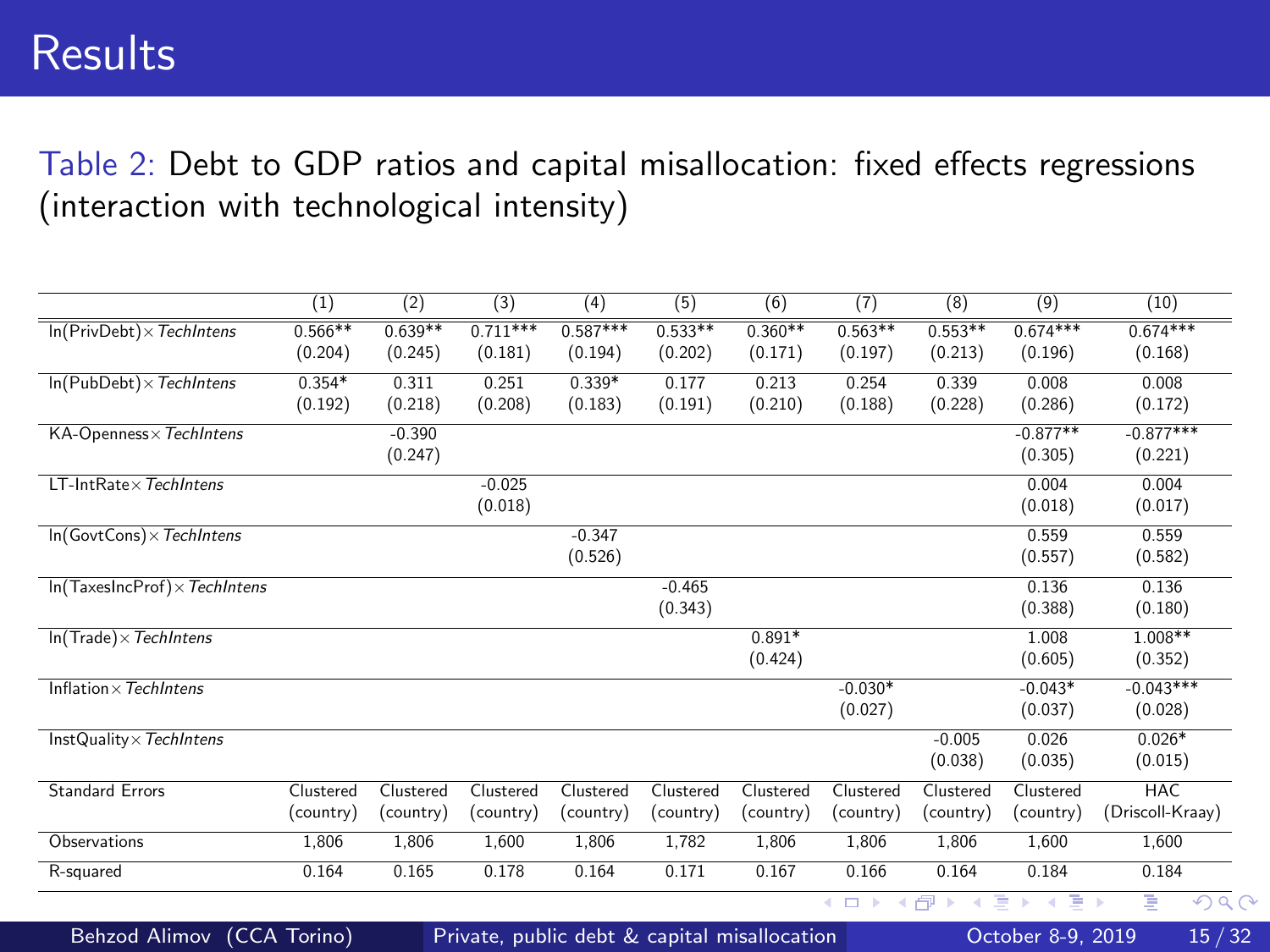### **Results**

Table 3: Debt to GDP ratios and capital misallocation: fixed effects regressions (interaction with credit constraints)

|                                          | (1)        | (2)        | (3)        | (4)                               | (5)       | (6)        | (7)       | (8)            | (9)        | (10)             |
|------------------------------------------|------------|------------|------------|-----------------------------------|-----------|------------|-----------|----------------|------------|------------------|
| $In(PrivDebt) \times CredConstruct$      | $3.364***$ | $3.310***$ | $3.901***$ | $3.405***$                        | 3.478***  | $2.625***$ | 3.588***  | 3 428***       | $3.540***$ | $3.540***$       |
|                                          | (0.709)    | (0.733)    | (0.687)    | (0.705)                           | (0.709)   | (0.780)    | (0.680)   | (0.674)        | (0.858)    | (0.970)          |
| $In (PubDebt) \times CredConstruct$      | $1.386***$ | 1.148*     | 0.814      | $1.343***$                        | $1.316**$ | 0.685      | $1.041*$  | $1.477**$      | 0.369      | 0.369            |
|                                          | (0.368)    | (0.611)    | (0.465)    | (0.354)                           | (0.515)   | (0.533)    | (0.515)   | (0.666)        | (1.959)    | (0.995)          |
| KA-Openness× CredConstr                  |            | $-1.830$   |            |                                   |           |            |           |                | $-2.047$   | $-2.047$         |
|                                          |            | (1.822)    |            |                                   |           |            |           |                | (5.732)    | (3.064)          |
| LT-IntRate×CredConstr                    |            |            | $-0.220**$ |                                   |           |            |           |                | $-0.179$   | $-0.179**$       |
|                                          |            |            | (0.086)    |                                   |           |            |           |                | (0.133)    | (0.076)          |
| $In(GovtCons) \times CredConstruct$      |            |            |            | $-0.800$                          |           |            |           |                | 1.082      | 1.082            |
|                                          |            |            |            | (1.901)                           |           |            |           |                | (3.051)    | (3.679)          |
| $In (TaxesIncProf) \times CredConstruct$ |            |            |            |                                   | 0.232     |            |           |                | 0.945      | 0.945            |
|                                          |            |            |            |                                   | (1.183)   |            |           |                | (1.727)    | (0.827)          |
| $In (Trade) \times CredConstruct$        |            |            |            |                                   |           | 3.346*     |           |                | 1.878      | 1.878            |
|                                          |            |            |            |                                   |           | (1.850)    |           |                | (2.746)    | (1.708)          |
| Inflation $\times$ Cred Constr           |            |            |            |                                   |           |            | $-0.097$  |                | $-0.028$   | $-0.028$         |
|                                          |            |            |            |                                   |           |            | (0.105)   |                | (0.147)    | (0.116)          |
| InstQuality× CredConstr                  |            |            |            |                                   |           |            |           | 0.029          | 0.021      | 0.021            |
|                                          |            |            |            |                                   |           |            |           | (0.133)        | (0.231)    | (0.128)          |
| <b>Standard Errors</b>                   | Clustered  | Clustered  | Clustered  | Clustered                         | Clustered | Clustered  | Clustered | Clustered      | Clustered  | <b>HAC</b>       |
|                                          | (country)  | (country)  | (country)  | (country)                         | (country) | (country)  | (country) | (country)      | (country)  | (Driscoll-Kraay) |
| Observations                             | 1,482      | 1,482      | 1,326      | 1,482                             | 1,473     | 1,482      | 1,482     | 1,482          | 1,326      | 1,326            |
| R-squared                                | 0.178      | 0.179      | 0.197      | 0.179                             | 0.178     | 0.181      | 0.179     | 0.179          | 0.198      | 0.198            |
|                                          |            |            |            |                                   |           |            | 4 0 F     | 一 三<br>- ← 冊 → | メイラ        | э<br>$\Omega$    |
|                                          |            |            |            | and a series of the series of the |           |            |           |                |            |                  |

Behzod Alimov (CCA Torino) [Private, public debt & capital misallocation](#page-0-0) Cortober 8-9, 2019 16/32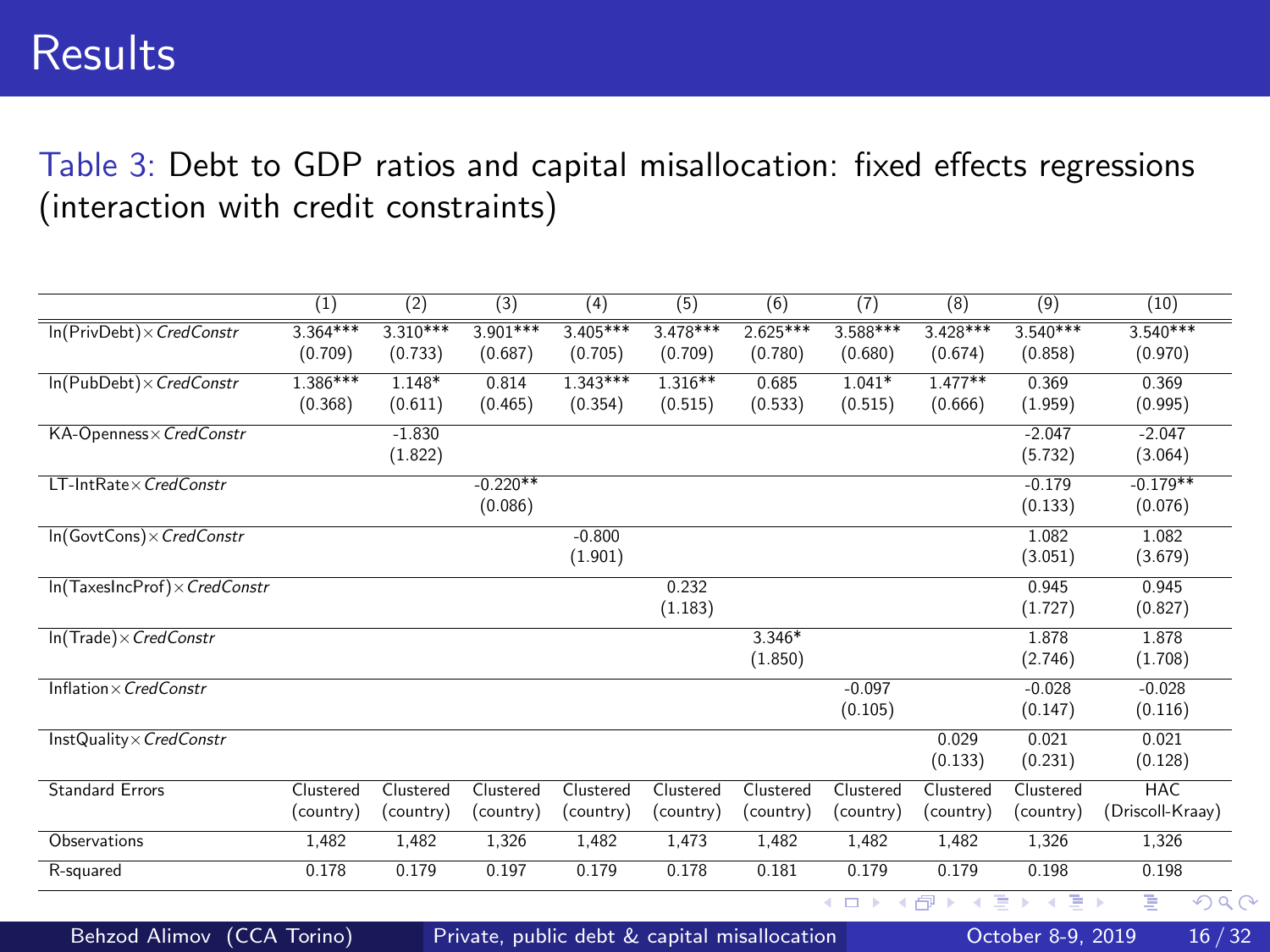#### Table 4: Private debt to GDP ratios and capital misallocation: fixed effects regressions

| Interacting variable   | Financial  | Dependence  | Financial  | Dependence  | Technol     | Intensity   | Technol    | Intensity   | Credit    | Constraints | Credit    | Constraints |
|------------------------|------------|-------------|------------|-------------|-------------|-------------|------------|-------------|-----------|-------------|-----------|-------------|
|                        | $_{(1)}$   | (2)         | (3)        | (4)         | (5)         | (6)         | (7)        | (8)         | (9)       | (10)        | (11)      | (12)        |
| In(CorporateDebt)      | $0.957***$ | $0.957***$  |            |             | $0.709***$  | $0.709***$  |            |             | 3429 ***  | 3 4 2 9 *** |           |             |
| $\times$ Interaction   | (0.258)    | (0.303)     |            |             | (0.221)     | (0.185)     |            |             | (0.924)   | (1.200)     |           |             |
| In(HouseholdDebt)      |            |             | $0.325***$ | $0.325***$  |             |             | $0.216***$ | $0.216**$   |           |             | $1.205**$ | $1.205***$  |
| $\times$ Interaction   |            |             | (0.091)    | (0.128)     |             |             | (0.070)    | (0.078)     |           |             | (0.450)   | (0.387)     |
| <b>KA-Openness</b>     | $-0.805*$  | $-0.805***$ | $-1.090$   | $-1.090***$ | $-0.701***$ | $-0.701***$ | $-0.867**$ | $-0.867***$ | $-2721$   | $-2721$     | $-1187$   | $-1.187$    |
| $\times$ Interaction   | (0.405)    | (0.196)     | (0.625)    | (0.215)     | (0.215)     | (0.117)     | (0.302)    | (0.188)     | (3.581)   | (2.843)     | (3.317)   | (2.549)     |
| IT-IntRate             | $-0.059**$ | $-0.059***$ | $-0.058**$ | $-0.058***$ | 0.004       | 0.004       | 0.004      | 0.004       | $-0.200$  | $-0.200**$  | $-0.175$  | $-0.175**$  |
| $\times$ Interaction   | (0.026)    | (0.020)     | (0.026)    | (0.020)     | (0.018)     | (0.021)     | (0.017)    | (0.020)     | (0.133)   | (0.086)     | (0.127)   | (0.081)     |
| In(GovtCons)           | 0172       | 0172        | 0.911      | 0.911       | 0.555       | 0.555       | $1126*$    | $1126*$     | 0.889     | 0889        | 3897      | 3897        |
| $\times$ Interaction   | (0.928)    | (1.195)     | (0.983)    | (1.054)     | (0.600)     | (0.575)     | (0.567)    | (0.509)     | (2.702)   | (3.823)     | (3.375)   | (3.308)     |
| In(TaxesIncProf)       | $-0.325$   | $-0.325$    | $-0.188$   | $-0.188$    | $-0.028$    | $-0.028$    | 0.038      | 0.038       | $-0.039$  | $-0.039$    | 0.341     | 0.341       |
| $\times$ Interaction   | (0.482)    | (0.215)     | (0.464)    | (0.233)     | (0.384)     | (0.135)     | (0.369)    | (0.145)     | (2.327)   | (0.840)     | (1.825)   | (1.047)     |
| In(Trade)              | 0.241      | 0.241       | $-0.001$   | $-0.001$    | $1.250**$   | $1250***$   | 1 1 2 3*   | $1123***$   | 2.827     | 2827        | 2.705     | 2705        |
| $\times$ Interaction   | (0.619)    | (0.518)     | (0.617)    | (0.528)     | (0.511)     | (0.314)     | (0.622)    | (0.310)     | (2.735)   | (1.809)     | (2.917)   | (1.817)     |
| Inflation              | 0.014      | 0.014       | 0.019      | 0.019       | $-0.041$    | $-0.041***$ | $-0.036$   | $-0.036***$ | 0.003     | 0.003       | $-0.012$  | $-0.012$    |
| $\times$ Interaction   | (0.039)    | (0.027)     | (0.037)    | (0.025)     | (0.026)     | (0.009)     | (0.021)    | (0.012)     | (0.155)   | (0.125)     | (0.159)   | (0.127)     |
| InstOuality            | $-0.032$   | $-0.032*$   | $-0.065$   | $-0.065***$ | 0.032       | $0.032**$   | 0.007      | 0.007       | $-0.004$  | $-0.004$    | $-0.091$  | $-0.091$    |
| $\times$ Interaction   | (0.053)    | (0.018)     | (0.052)    | (0.021)     | (0.037)     | (0.014)     | (0.038)    | (0.018)     | (0.156)   | (0.086)     | (0.161)   | (0.060)     |
| <b>Standard Errors</b> | Clustered  | Driscoll-   | Clustered  | Driscoll-   | Clustered   | Driscoll-   | Clustered  | Driscoll-   | Clustered | Driscoll-   | Clustered | Driscoll-   |
|                        | (country)  | Kraay       | (country)  | Kraav       | (country)   | Kraay       | (country)  | Kraay       | (country) | Kraav       | (country) | Kraay       |
| Observations           | 1.600      | 1.600       | 1.600      | 1.600       | 1.600       | 1.600       | 1.600      | 1.600       | 1.326     | 1.326       | 1.326     | 1.326       |
| R-squared              | 0.195      | 0.195       | 0.193      | 0.193       | 0183        | 0.183       | 0182       | 0.182       | 0.195     | 0.195       | 0.195     | 0.195       |

э

重

**∢ ロ ▶ ィ 何 ▶ ィ**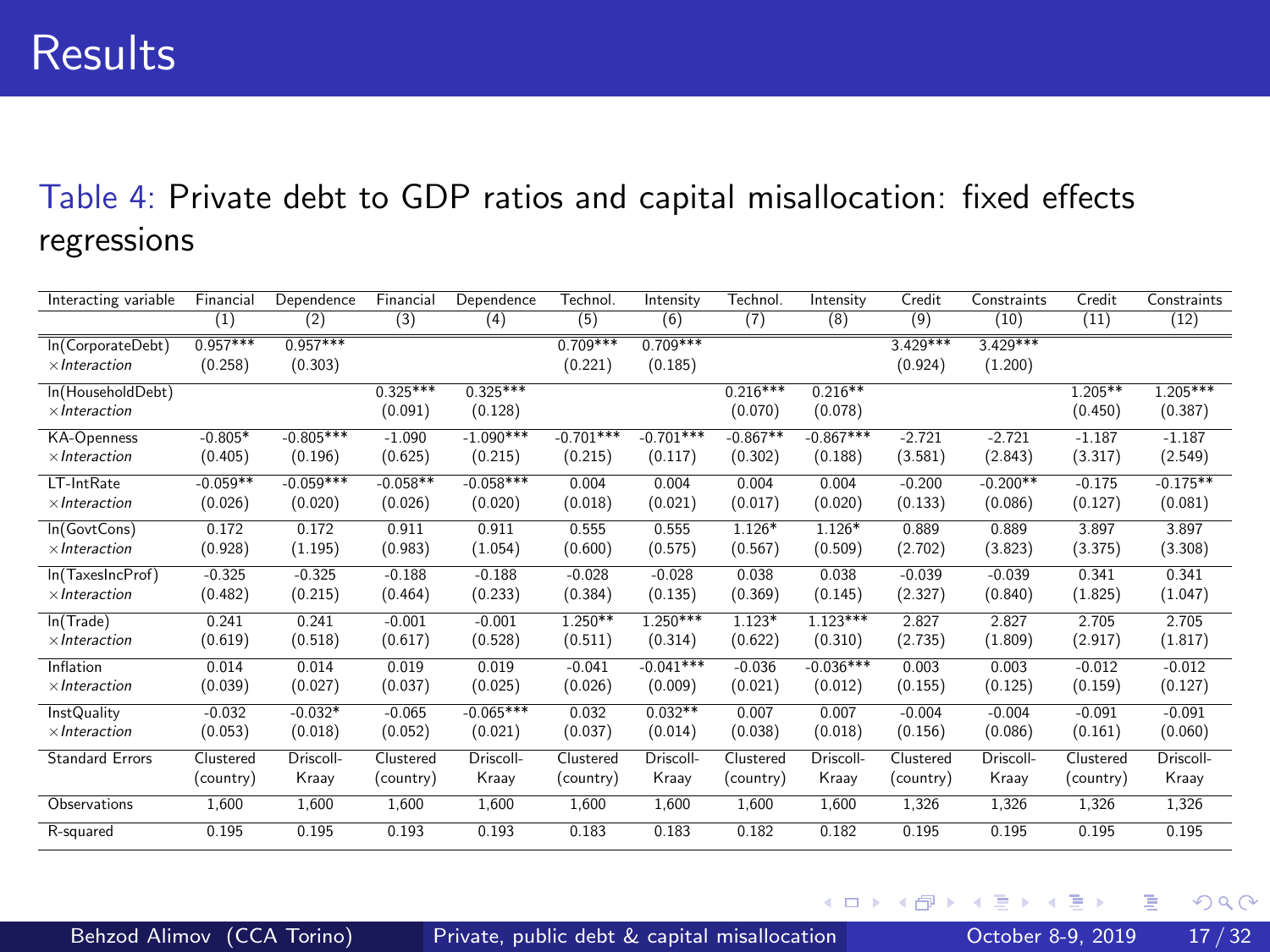#### Table 5: Debt to GDP ratios and capital misallocation: One-step GMM regressions

| Interacting variable | Financial  | Dependence | Financial   | Dependence  | Technol.   | Intensity  | Technol.    | Intensity   | Credit     | Constraints | Credit     | Constraints |
|----------------------|------------|------------|-------------|-------------|------------|------------|-------------|-------------|------------|-------------|------------|-------------|
|                      | (1)        | (2)        | (3)         | (4)         | (5)        | (6)        | (7)         | (8)         | (9)        | (10)        | (11)       | (12)        |
| Estimation           | Diff-GMM   | Diff-GMM   | Sys-GMM     | Sys-GMM     | Diff-GMM   | Diff-GMM   | Sys-GMM     | Sys-GMM     | Diff-GMM   | Diff-GMM    | Sys-GMM    | Sys-GMM     |
| In(PrivDebt)         | $0.813**$  | $0.678**$  | $0.875***$  | $0.782***$  | $0.789***$ | $0.772**$  | $0.754***$  | $0.720***$  | $2.995***$ | $2.909**$   | $2771***$  | $2686***$   |
| $\times$ Interaction | (0.289)    | (0.317)    | (0.150)     | (0.134)     | (0.254)    | (0.281)    | (0.183)     | (0.174)     | (0.981)    | (1.125)     | (0.412)    | (0.372)     |
| In(PubDebt)          | $-0.184$   | $-0.228$   | $-0.336*$   | $-0.361*$   | $-0.082$   | $-0.090$   | $-0.324$    | $-0.412$    | $-0.796$   | $-0.639$    | $-0.615$   | $-0.702$    |
| $\times$ Interaction | (0.369)    | (0.379)    | (0.189)     | (0.186)     | (0.319)    | (0.333)    | (0.201)     | (0.240)     | (1.774)    | (1.875)     | (0.666)    | (0.643)     |
| <b>KA-Openness</b>   | $-1.263**$ | $-1.208*$  | $-1.642***$ | $-1.616***$ | $-1.211**$ | $-1.167**$ | $-1.502***$ | $-1.586***$ | $-6.306$   | $-7.161$    | $-6.587**$ | $-8.274**$  |
| $\times$ Interaction | (0.463)    | (0.618)    | (0.444)     | (0.447)     | (0.450)    | (0.431)    | (0.389)     | (0.431)     | (5.530)    | (5.522)     | (2.462)    | (2.893)     |
| LT-IntRate           | $-0.050$   | $-0.051$   | $-0.075**$  | $-0.073$    | 0.016      | 0.018      | $-0.018$    | $-0.018$    | $-0.162$   | $-0.137$    | $-0.298*$  | $-0.265$    |
| $\times$ Interaction | (0.044)    | (0.052)    | (0.033)     | (0.047)     | (0.029)    | (0.027)    | (0.013)     | (0.018)     | (0.161)    | (0.174)     | (0.146)    | (0.151)     |
| In(GovtCons)         | 0.625      | 0.971      | $-0.006$    | 0.285       | 0.842      | 0.853      | $-0.448$    | $-0.251$    | 2.807      | 4.159       | $-0.323$   | 0.642       |
| $\times$ Interaction | (1.266)    | (1.424)    | (0.613)     | (0.674)     | (0.780)    | (0.807)    | (0.340)     | (0.370)     | (5.126)    | (5.756)     | (3.262)    | (3.574)     |
| In(TaxesIncProf)     | 0.072      | 0.028      | 0.048       | 0.036       | 0.353      | 0.388      | 0.052       | 0.106       | 2.022      | 2.224       | 1.123      | 1.396       |
| $\times$ Interaction | (0.456)    | (0.554)    | (0.371)     | (0.415)     | (0.363)    | (0.405)    | (0.261)     | (0.279)     | (1.450)    | (1.935)     | (1.321)    | (1.401)     |
| In(Trade)            | 0.665      | 0.781      | 0.157       | 0.170       | 1.168      | 1.133      | $0.304*$    | $0.361*$    | $4.717*$   | 4.217       | $-0.175$   | $-0.281$    |
| $\times$ Interaction | (1.006)    | (0.934)    | (0.257)     | (0.254)     | (0.935)    | (0.893)    | (0.162)     | (0.186)     | (2.578)    | (2.441)     | (1.072)    | (1.050)     |
| Inflation            | 0.032      | 0.035      | 0.025       | 0.024       | $-0.054*$  | $-0.057$   | $-0.045*$   | $-0.052**$  | $-0.017$   | $-0.003$    | 0.077      | 0.093       |
| $\times$ Interaction | (0.035)    | (0.043)    | (0.038)     | (0.047)     | (0.028)    | (0.035)    | (0.022)     | (0.024)     | (0.147)    | (0.145)     | (0.149)    | (0.153)     |
| InstQuality          | $-0.072$   | $-0.090$   | $-0.087***$ | $-0.109***$ | 0.019      | 0.009      | $-0.047*$   | $-0.065**$  | 0.017      | $-0.027$    | $-0.199$   | $-0.251$    |
| $\times$ Interaction | (0.053)    | (0.062)    | (0.022)     | (0.025)     | (0.037)    | (0.046)    | (0.024)     | (0.027)     | (0.225)    | (0.225)     | (0.125)    | (0.149)     |
| Observations         | 1.469      | 1,469      | 1.600       | 1,600       | 1.469      | 1,469      | 1.600       | 1,600       | 1,213      | 1,213       | 1.326      | 1,326       |
| Instrument count     | 120        | 81         | 130         | 91          | 119        | 81         | 129         | Q1          | 115        | 81          | 125        | 91          |
| $AR(1)$ test p-value | 0.000      | 0.000      | 0.000       | 0.000       | 0.000      | 0.000      | 0.000       | 0.000       | 0.000      | 0.000       | 0.000      | 0.000       |
| AR(2) test p-value   | 0.239      | 0.241      | 0.250       | 0.249       | 0.267      | 0.267      | 0.236       | 0.238       | 0.387      | 0.368       | 0.378      | 0.358       |
| Hansen test p-value  | 1.000      | 1.000      | 1.000       | 1.000       | 1.000      | 1.000      | 1.000       | 1.000       | 1.000      | 1.000       | 1.000      | 1.000       |

→ 4 B

э

**∢ ロ ▶ ィ 何 ▶ ィ**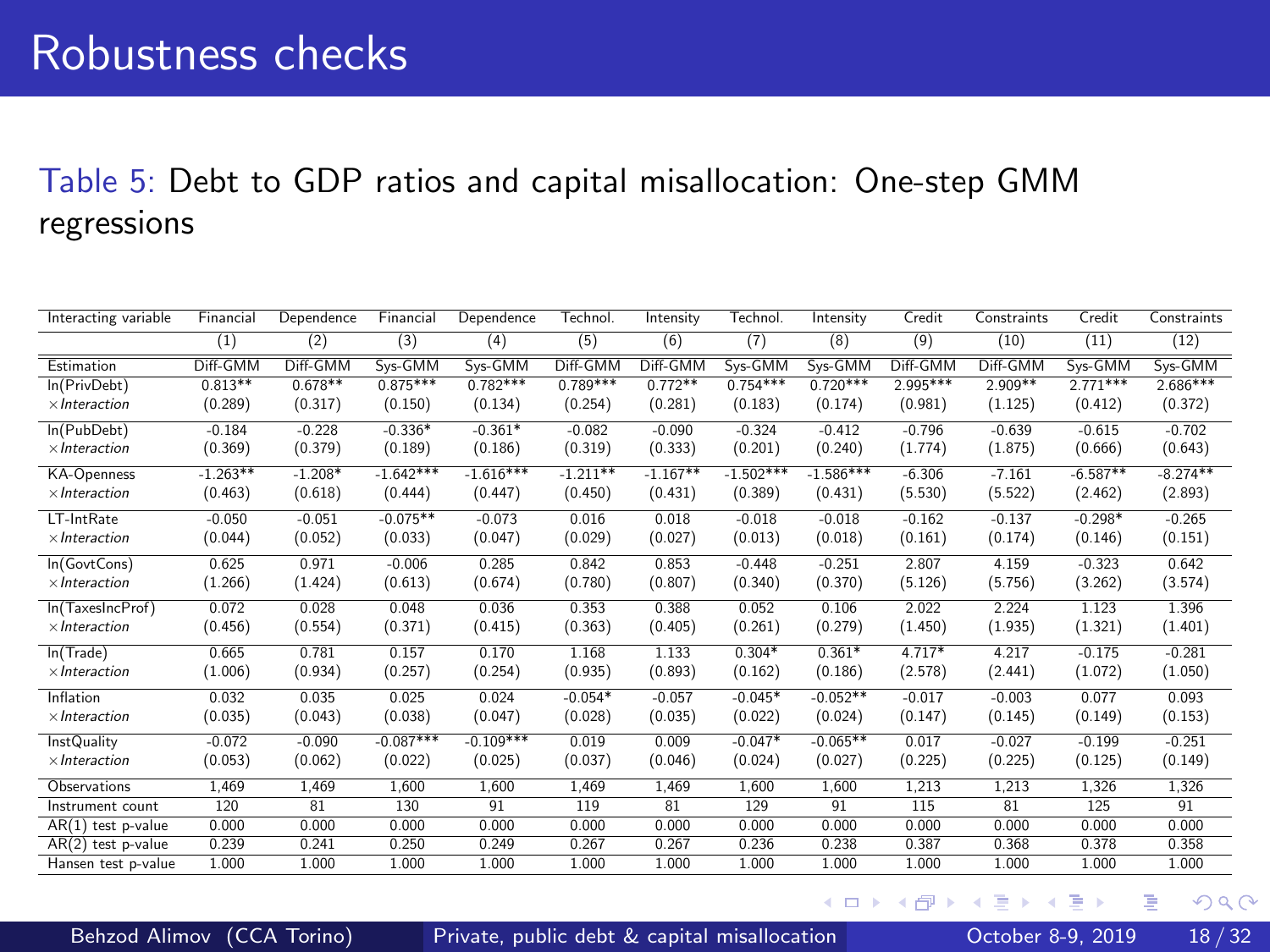#### Table 6: Debt to GDP ratios and capital misallocation: interaction with alternative sectoral indicators

| Interacting variable   | St.Dev. of | Cred.<br>Constr. | St.Dev. of | Cred. Constr. | DL&W (2012) | Markups     | DL&W (2012) | Markups    | Skewness   | of TFP      | Skewness  | of TFP      |
|------------------------|------------|------------------|------------|---------------|-------------|-------------|-------------|------------|------------|-------------|-----------|-------------|
|                        | $_{(1)}$   | $^{(2)}$         | (3)        | (4)           | (5)         | (6)         | (7)         | (8)        | (9)        | (10)        | (11)      | (12)        |
| Estimation             | FE         | FE               | Diff-GMM   | Sys-GMM       | FE          | FE          | Diff-GMM    | Sys-GMM    | FE         | FE          | Diff-GMM  | Sys-GMM     |
| In(PrivDebt)           | $1.587***$ | $1.587***$       | $1.403**$  | $1.422***$    | $0.278***$  | $0.278***$  | $0.266**$   | $0.220***$ | $0.066***$ | $0.066***$  | $0.052**$ | $0.065***$  |
| $\times$ Interaction   | (0.459)    | (0.439)          | (0.556)    | (0.202)       | (0.090)     | (0.055)     | (0.111)     | (0.056)    | (0.018)    | (0.009)     | (0.023)   | (0.019)     |
| In(PubDebt)            | 0.097      | 0.097            | $-0.486$   | $-0.295$      | 0.119       | $0.119**$   | 0.050       | 0.028      | $-0.010$   | $-0.010$    | $-0.016$  | $-0.005$    |
| $\times$ Interaction   | (0.887)    | (0.524)          | (0.812)    | (0.329)       | (0.069)     | (0.046)     | (0.059)     | (0.046)    | (0.023)    | (0.010)     | (0.024)   | (0.019)     |
| <b>KA-Openness</b>     | $-1.634$   | $-1.634$         | $-3.728$   | $-3.225**$    | $-0.363**$  | $-0.363***$ | $-0.370$    | $-0.188$   | $-0.126**$ | $-0.126***$ | $-0.101*$ | $-0.109**$  |
| $\times$ Interaction   | (2.436)    | (1.644)          | (2.534)    | (1.076)       | (0.140)     | (0.097)     | (0.220)     | (0.192)    | (0.046)    | (0.023)     | (0.056)   | (0.044)     |
| LT-IntRate             | $-0.071$   | $-0.071**$       | $-0.067$   | $-0.138*$     | 0.009       | 0.009       | 0.002       | $-0.006$   | $-0.001$   | $-0.001$    | $-0.003$  | $-0.006***$ |
| $\times$ Interaction   | (0.053)    | (0.032)          | (0.073)    | (0.066)       | (0.007)     | (0.006)     | (0.008)     | (0.005)    | (0.002)    | (0.002)     | (0.002)   | (0.002)     |
| In(GovtCons)           | 1.010      | 1.010            | 2.266      | 0.450         | $-0.257$    | $-0.257$    | $-0.563$    | $-0.459**$ | $-0.015$   | $-0.015$    | $-0.018$  | $-0.067**$  |
| $\times$ Interaction   | (1.807)    | (1.784)          | (2.717)    | (1.232)       | (0.230)     | (0.241)     | (0.331)     | (0.177)    | (0.078)    | (0.053)     | (0.074)   | (0.026)     |
| In(TaxesIncProf)       | 0.115      | 0.115            | 0.481      | $-0.031$      | $-0.007$    | $-0.007$    | $-0.049$    | $-0.042$   | $-0.021$   | $-0.021$    | $-0.035$  | $-0.023$    |
| $\times$ Interaction   | (0.896)    | (0.456)          | (0.762)    | (0.680)       | (0.082)     | (0.073)     | (0.070)     | (0.046)    | (0.023)    | (0.013)     | (0.021)   | (0.016)     |
| In(Trade)              | 1.163      | 1.163            | 2.278      | $-0.293$      | 0.291       | $0.291**$   | 0.195       | 0.118      | $0.055*$   | $0.055***$  | $0.074*$  | 0.014       |
| $\times$ Interaction   | (1.247)    | (0.828)          | (1.862)    | (0.493)       | (0.199)     | (0.120)     | (0.268)     | (0.069)    | (0.027)    | (0.018)     | (0.041)   | (0.016)     |
| Inflation              | $-0.020$   | $-0.020$         | $-0.015$   | 0.025         | $-0.022**$  | $-0.022***$ | $-0.020$    | $-0.015*$  | $-0.003$   | $-0.003**$  | $-0.001$  | 0.001       |
| $\times$ Interaction   | (0.076)    | (0.044)          | (0.081)    | (0.083)       | (0.010)     | (0.006)     | (0.012)     | (0.008)    | (0.002)    | (0.001)     | (0.002)   | (0.002)     |
| <b>InstQuality</b>     | 0.016      | 0.016            | 0.002      | $-0.093*$     | 0.013       | $0.013**$   | 0.006       | 0.002      | 0.002      | $0.002*$    | 0.002     | 0.001       |
| $\times$ Interaction   | (0.102)    | (0.051)          | (0.093)    | (0.049)       | (0.013)     | (0.006)     | (0.012)     | (0.008)    | (0.002)    | (0.001)     | (0.002)   | (0.001)     |
| <b>Standard Errors</b> | Clustered  | Driscoll-        | Clustered  | Clustered     | Clustered   | Driscoll-   | Clustered   | Clustered  | Clustered  | Driscoll-   | Clustered | Clustered   |
|                        | (country)  | Kraay            | (country)  | (country)     | (country)   | Kraay       | (country)   | (country)  | (country)  | Kraay       | (country) | (country)   |
| Observations           | 1.326      | 1.326            | 1.213      | 1.326         | 1.402       | 1.402       | 1.290       | 1.402      | 1.600      | 1.600       | 1.469     | 1.600       |

4 **E** F

4 何 ▶ - 4

Behzod Alimov (CCA Torino) [Private, public debt & capital misallocation](#page-0-0) October 8-9, 2019 19/32

 $QQQ$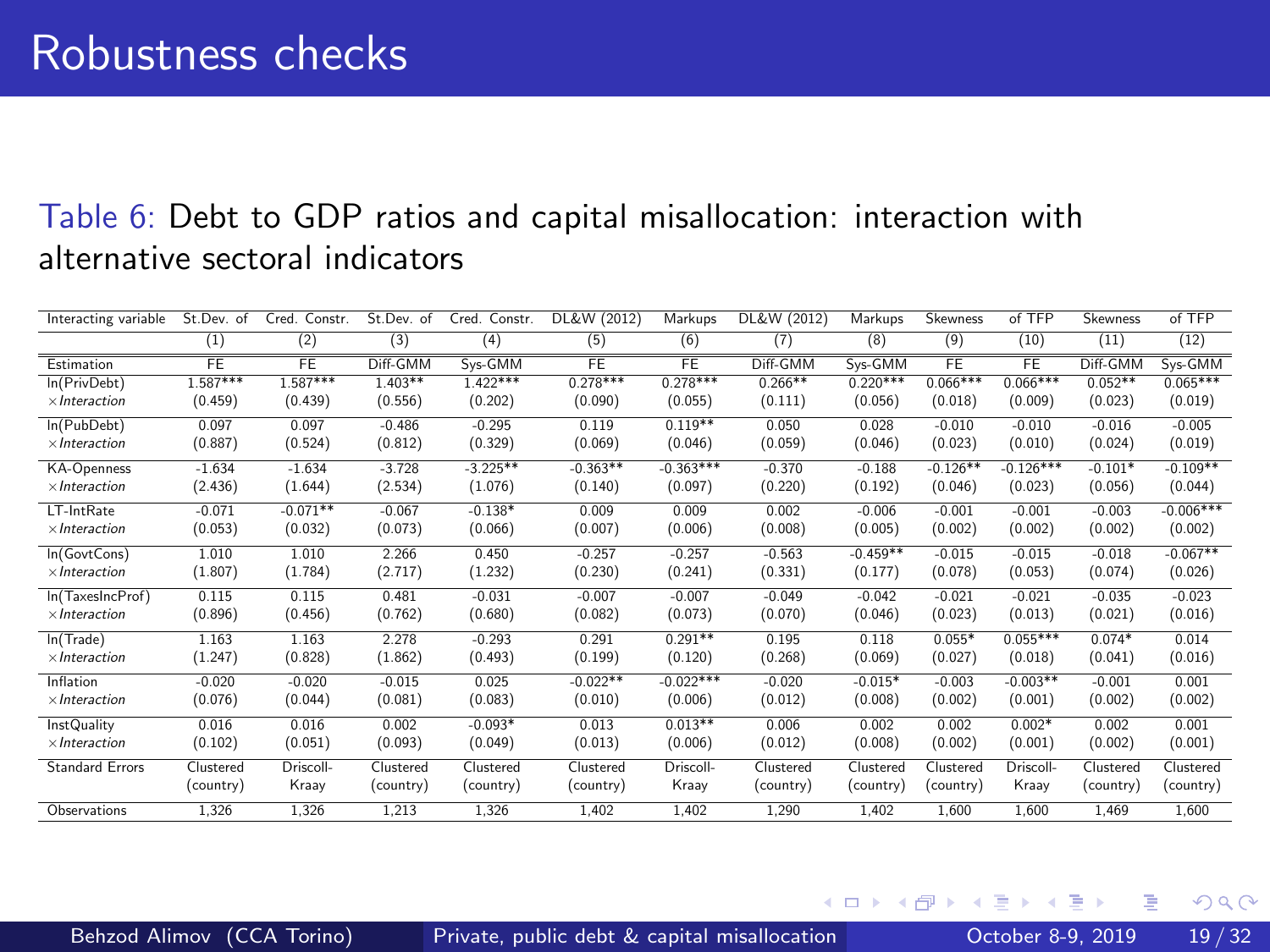<span id="page-26-0"></span>• Findings of some recent studies have suggested that there might be an inverted-U relationship between debt accumulation and aggregate productivity growth.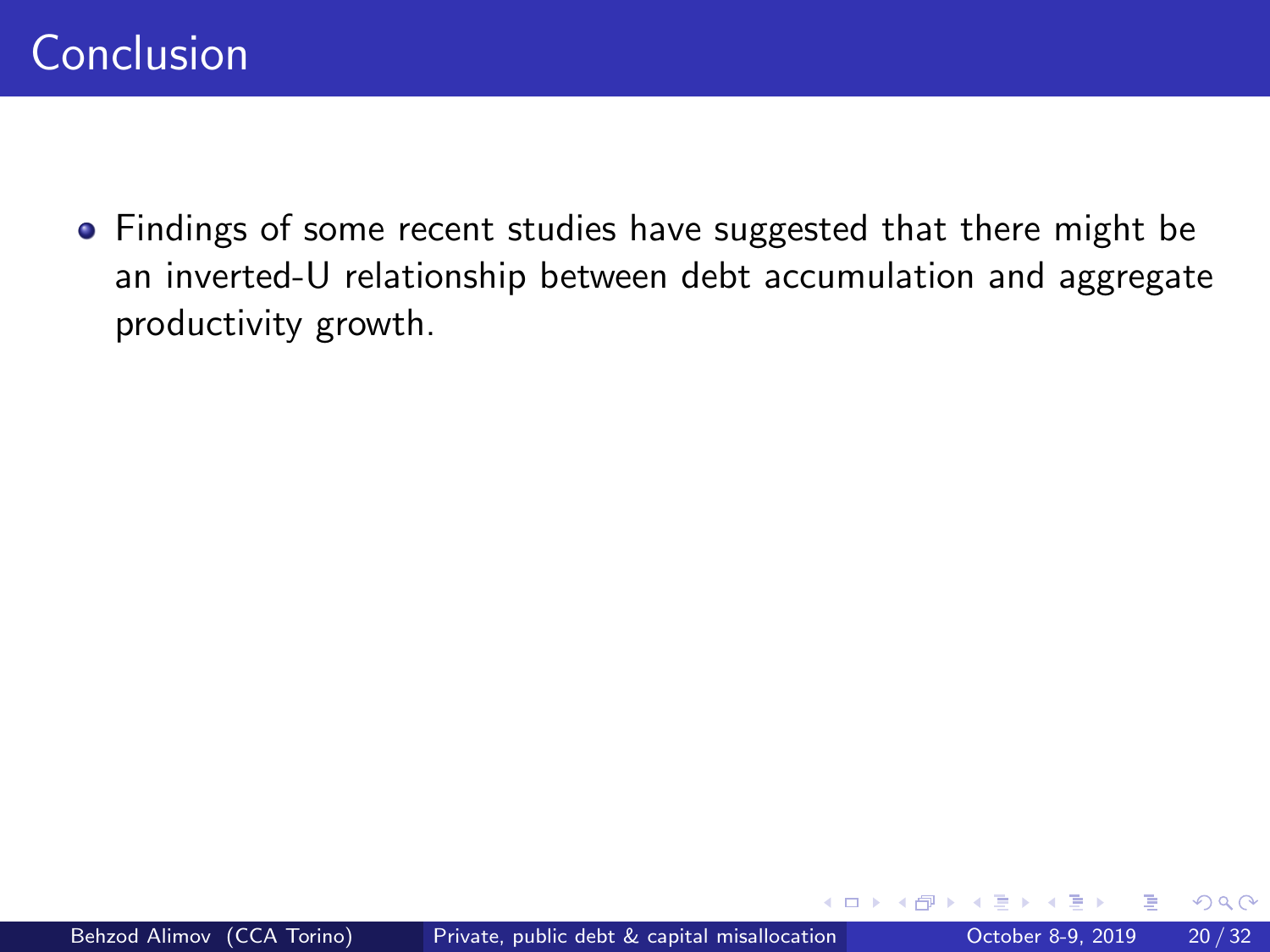- Findings of some recent studies have suggested that there might be an inverted-U relationship between debt accumulation and aggregate productivity growth.
- At the same time, another active strand of research has shown that misallocation of capital and labor across firms is responsible for a significant part of the differences in total factor productivity across countries.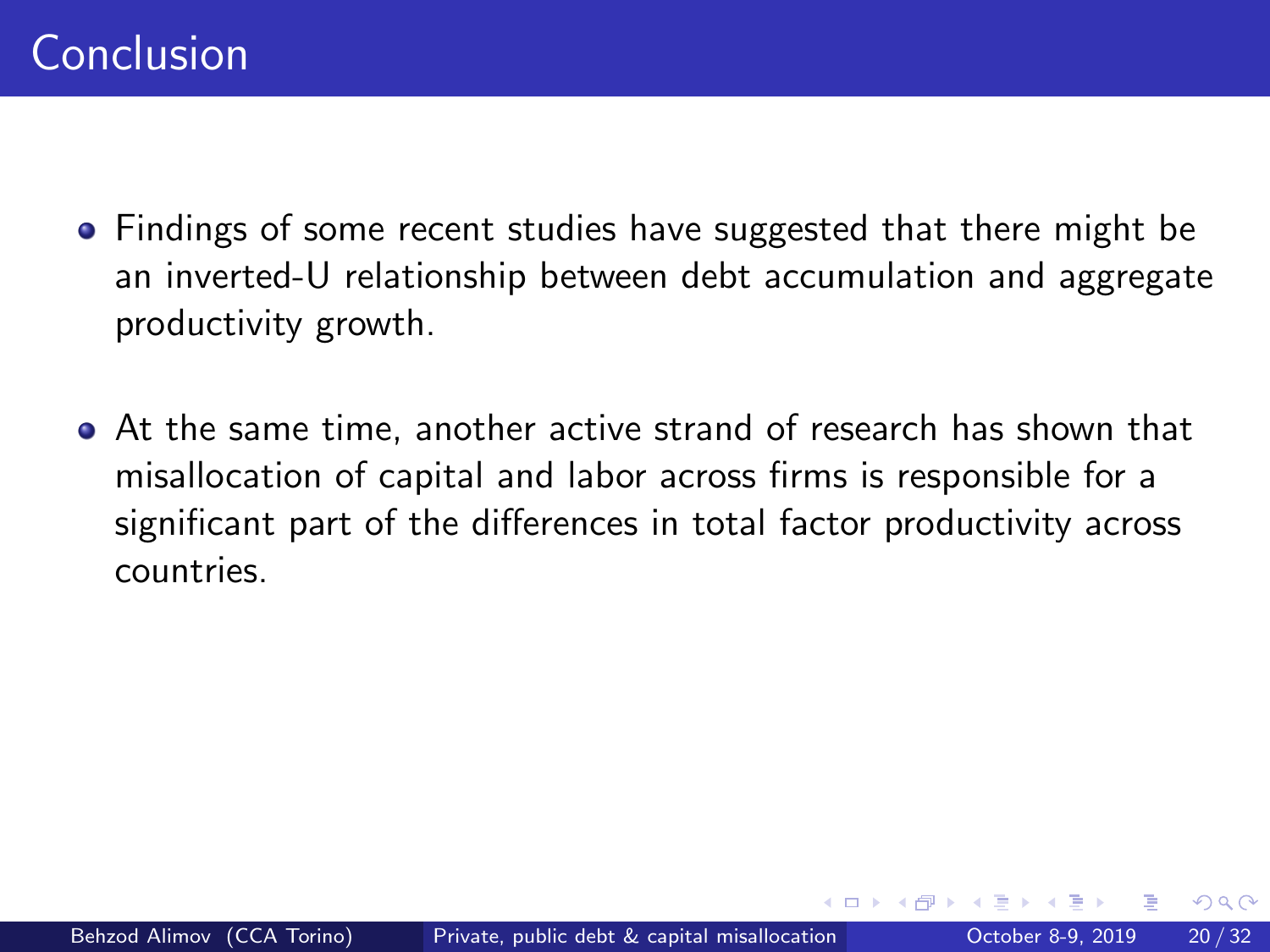- Findings of some recent studies have suggested that there might be an inverted-U relationship between debt accumulation and aggregate productivity growth.
- At the same time, another active strand of research has shown that misallocation of capital and labor across firms is responsible for a significant part of the differences in total factor productivity across countries.
- These developments have led us to ask the question about the possible role of debt build-up in generating these productivity differences.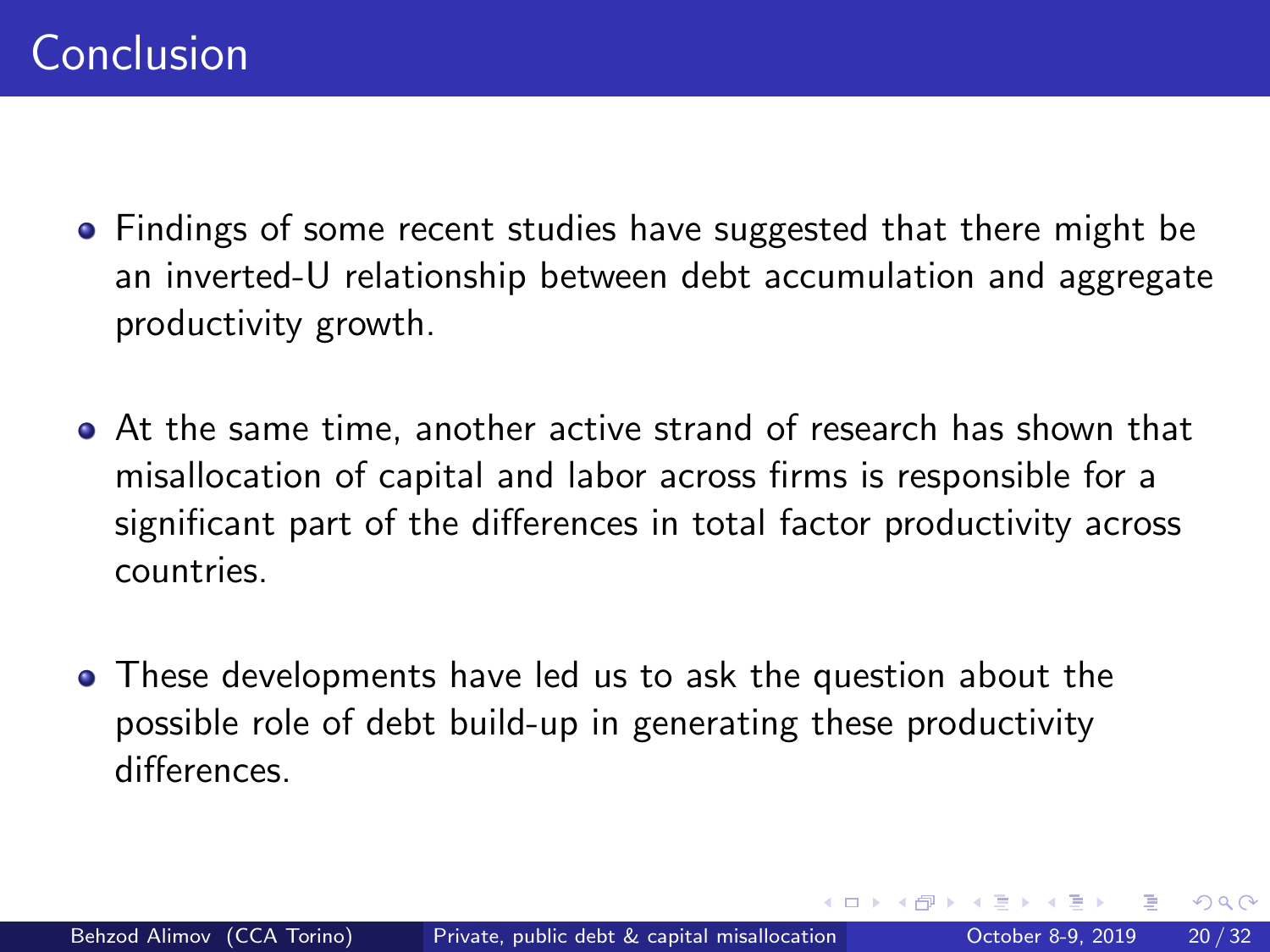• In this study, we aim to find out whether increases in private and public indebtedness affect capital misallocation.

 $\leftarrow$   $\Box$ 

← ← ←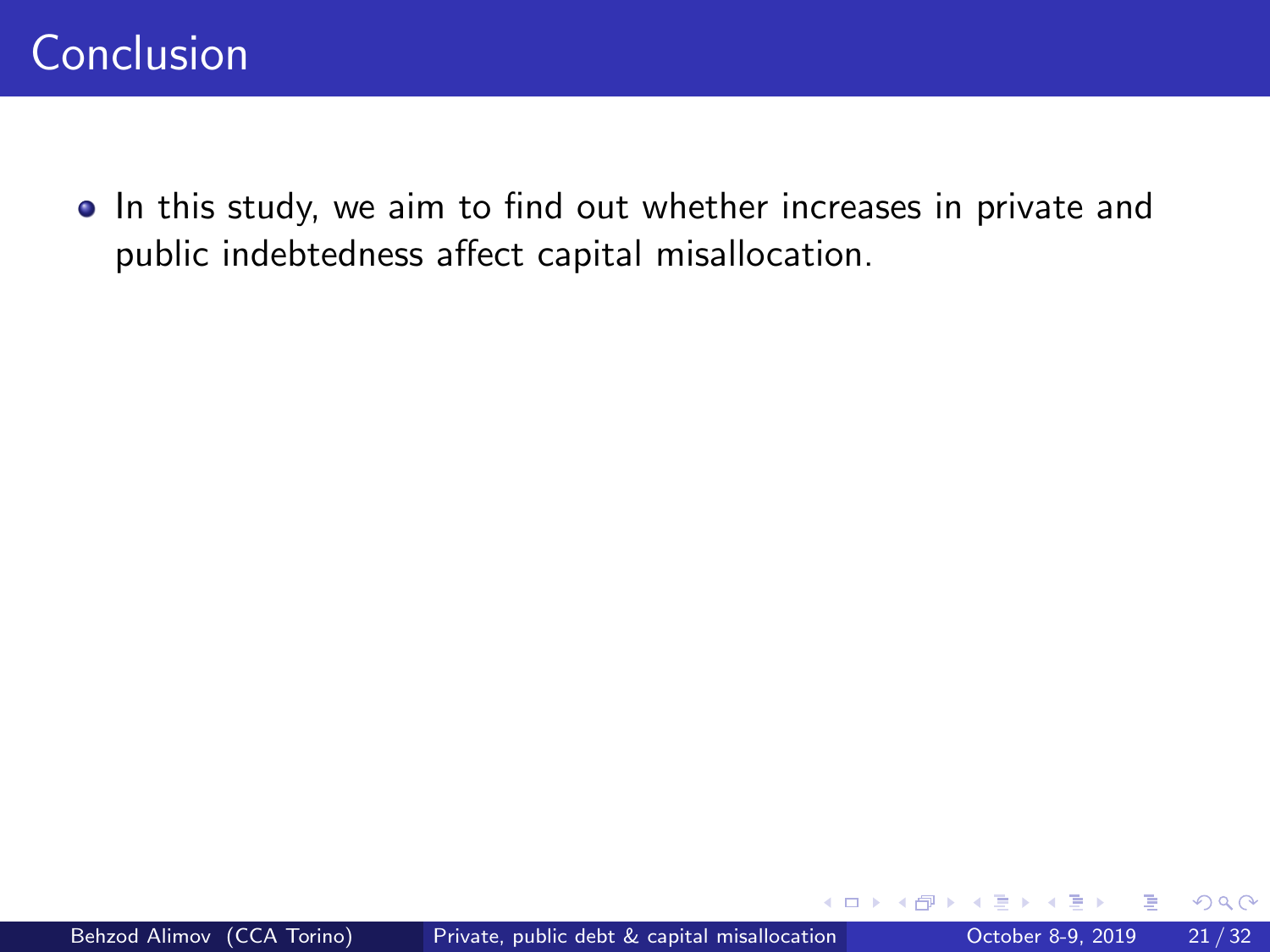- In this study, we aim to find out whether increases in private and public indebtedness affect capital misallocation.
- We employ CompNet database for the Hsieh-Klenow measure of the sectoral capital misallocation, and we exploit the within-country variation across industries in such indicators as external finance dependence, technological intensity, credit constraints and the level of competition.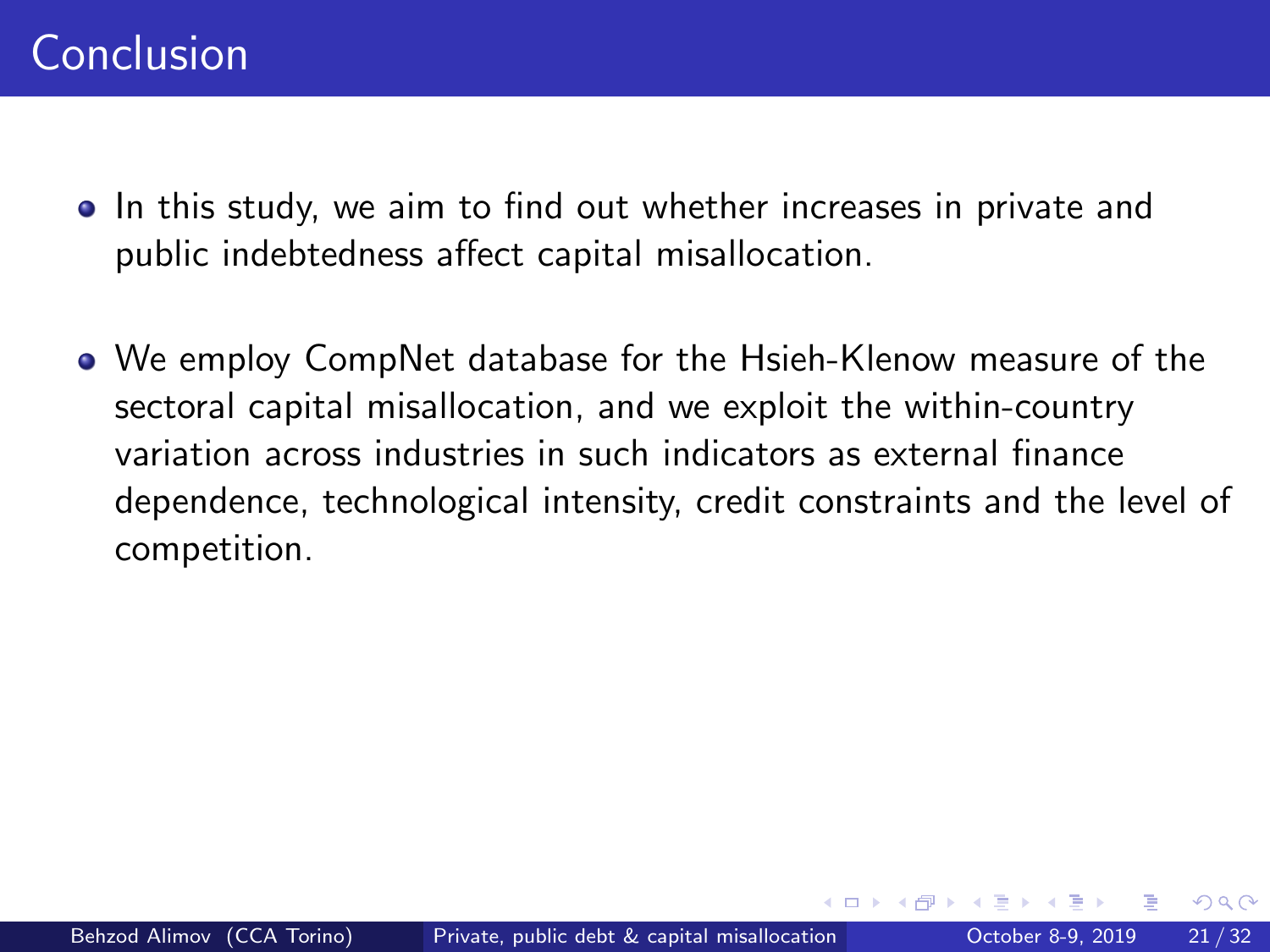- In this study, we aim to find out whether increases in private and public indebtedness affect capital misallocation.
- We employ CompNet database for the Hsieh-Klenow measure of the sectoral capital misallocation, and we exploit the within-country variation across industries in such indicators as external finance dependence, technological intensity, credit constraints and the level of competition.
- Our results show that private debt accumulation significantly increases capital misallocation, particularly in industries with high financial dependence, high R&D intensity, a larger share of credit-constrained firms and a lower level of competition among firms.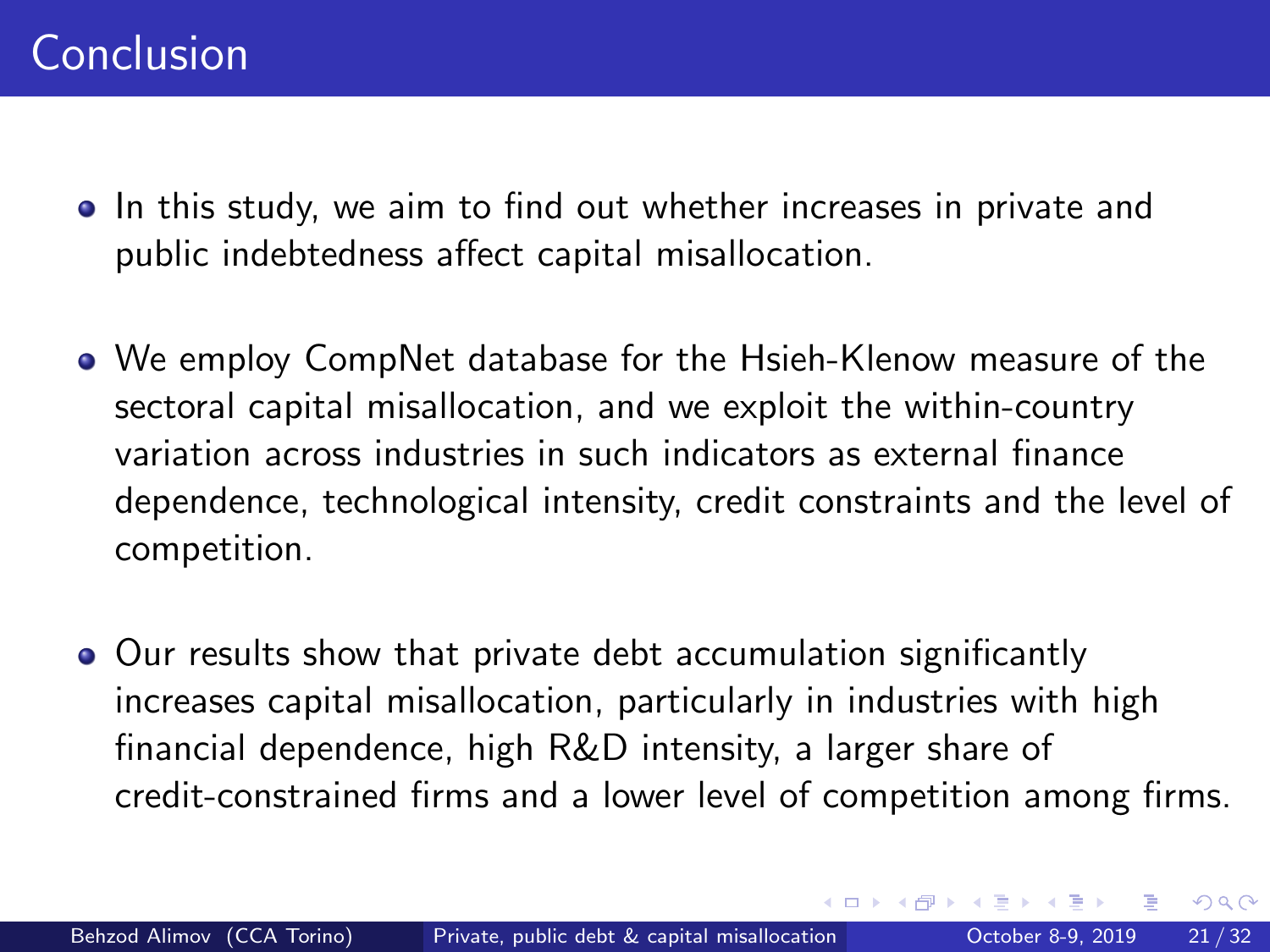• In other words, private debt accumulation seems to act as a factor amplifying the negative impact of financial frictions and market imperfections on macroeconomic outcomes.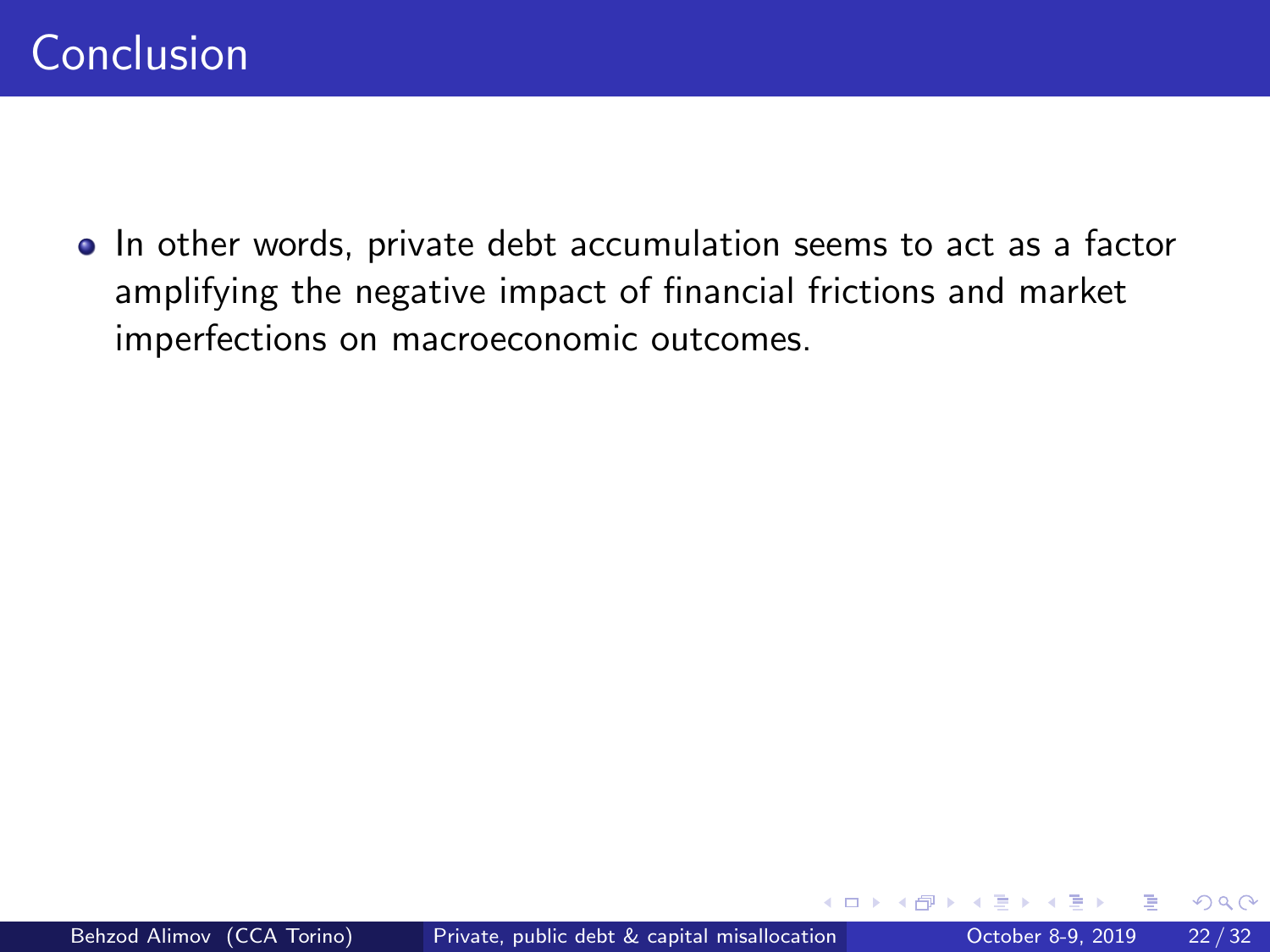- In other words, private debt accumulation seems to act as a factor amplifying the negative impact of financial frictions and market imperfections on macroeconomic outcomes.
- When considering the two components of private debt, we find that corporate debt has a much larger amplifying effect on capital misallocation as compared to household debt, although the coefficients of both corporate debt and household debt are significant.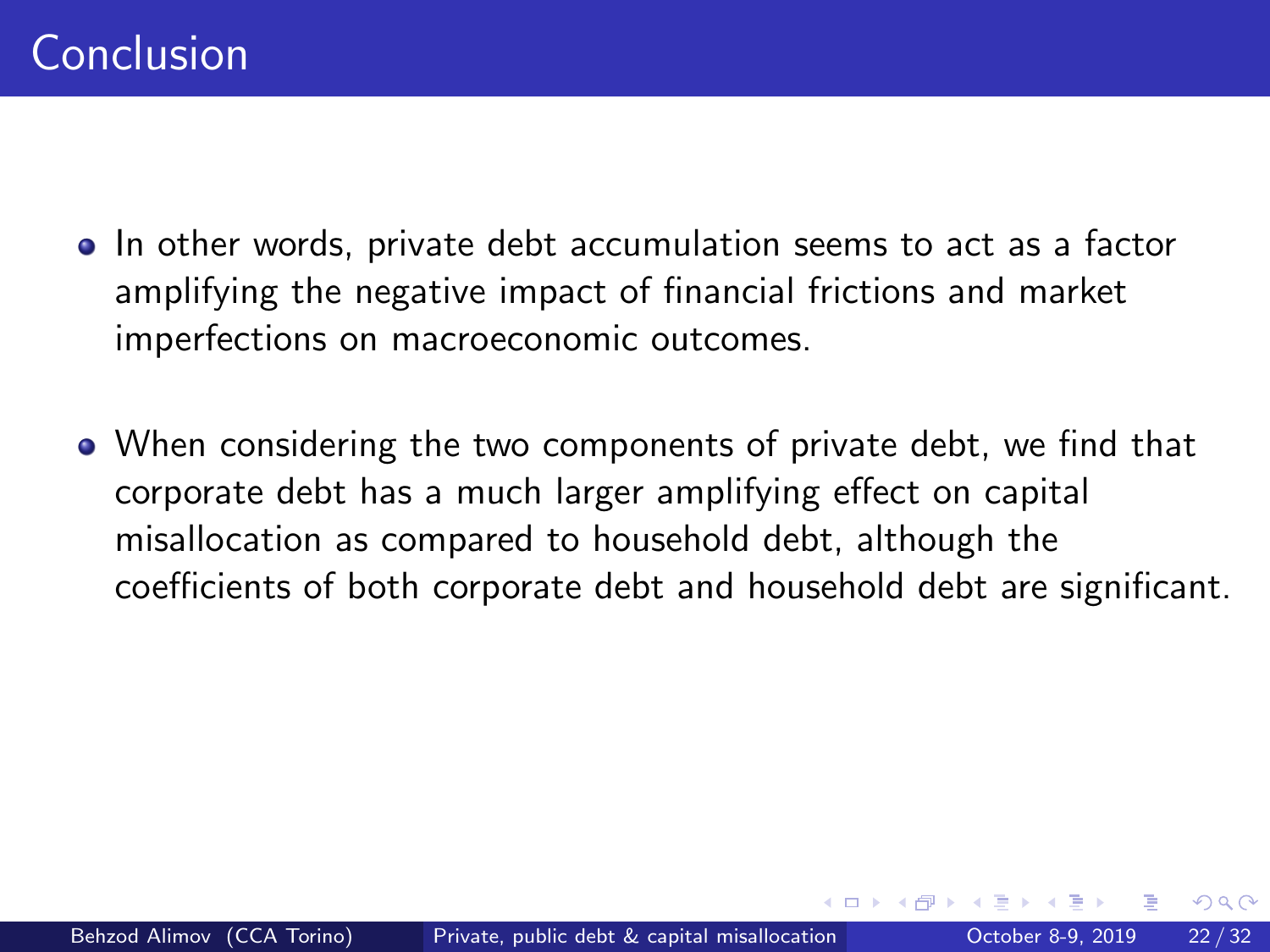- In other words, private debt accumulation seems to act as a factor amplifying the negative impact of financial frictions and market imperfections on macroeconomic outcomes.
- When considering the two components of private debt, we find that corporate debt has a much larger amplifying effect on capital misallocation as compared to household debt, although the coefficients of both corporate debt and household debt are significant.
- On the other hand, we fail to find any significant effect of public debt on capital misallocation within industries in our sample.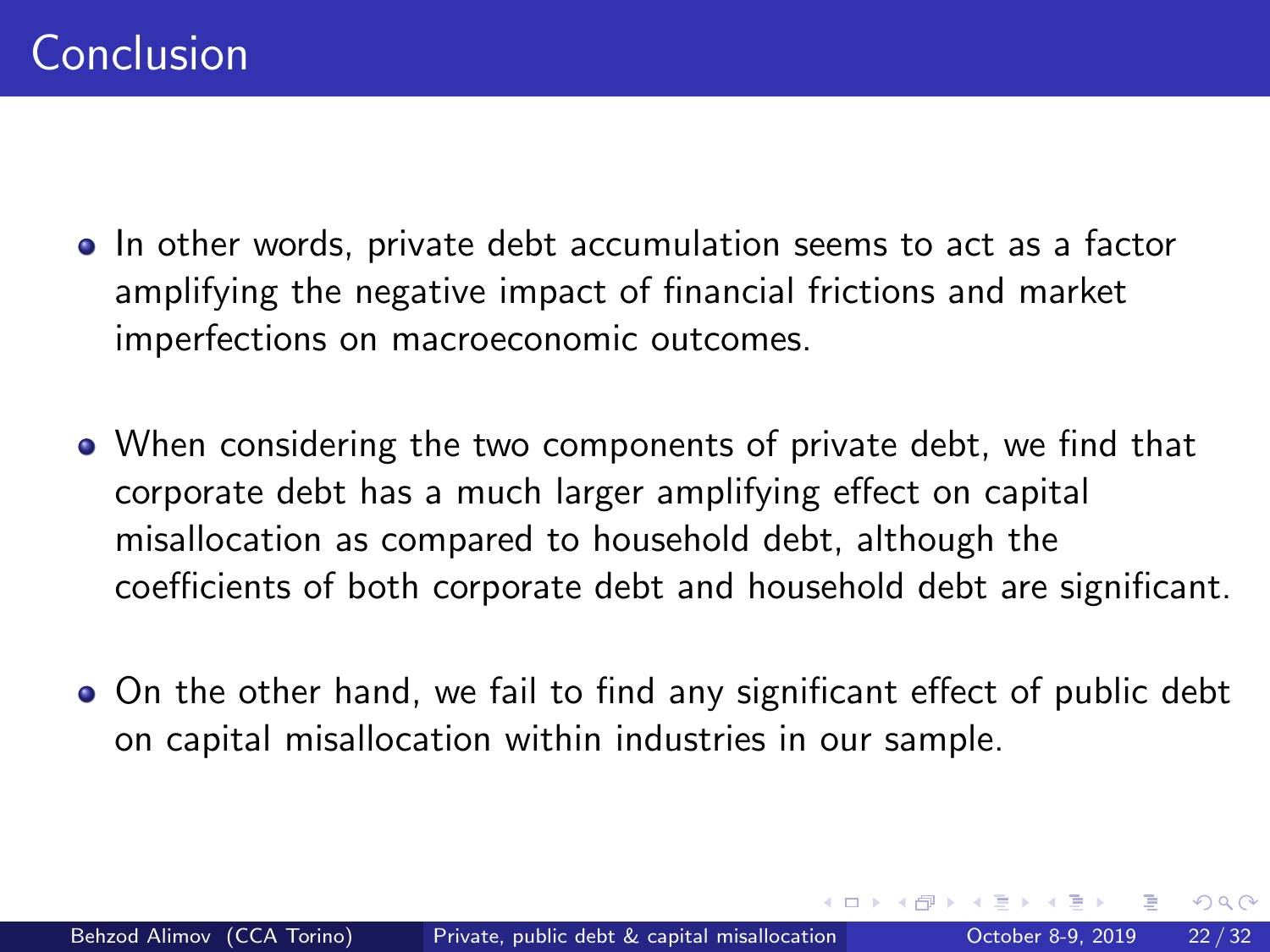- <span id="page-35-2"></span>Aghion, P., A. Bergeaud, G. Cette, R. Lecat and H. Maghin (2019), The Inverted-U Relationship Between Credit Access and Productivity Growth, Economica 86(341), 1 – 31.
- <span id="page-35-1"></span>Anderson, G. and M. Raissi (2018), Corporate Indebtedness and Low Productivity Growth of Italian Firms, IMF Working Papers 18/33.
- <span id="page-35-5"></span>Arcand, J.L., E. Berkes and U. Panizza (2015), Too Much Finance? Journal of Economic Growth 20(2), 105 – 148.
- <span id="page-35-3"></span>Bartelsman, E., J. Haltiwanger and S. Scarpetta (2013), Cross-Country Differences in Productivity: The Role of Allocation and Selection, American Economic Review  $103(1)$ ,  $305 - 334$ .
- <span id="page-35-6"></span>Baum, A., C. Checherita-Westphal and P. Rother (2013), Debt and Growth: New Evidence for the Euro Area, Journal of International Money and Finance  $32(C)$ , 809 – 821.
- <span id="page-35-4"></span>Beck, T., R. Levine and N. Loayza (2000), Finance and the Sources of Growth, Journal of Financial Economics 58(1-2), 261 – 300.
- <span id="page-35-0"></span>Borio, C., E. Kharroubi, C. Upper and F. Zampolli (2015), Labour Reallocation and Productivity Dynamics: Financial Causes, Real Consequences, BIS Working Papers 534.  $299$ イロト イ押ト イヨト イヨト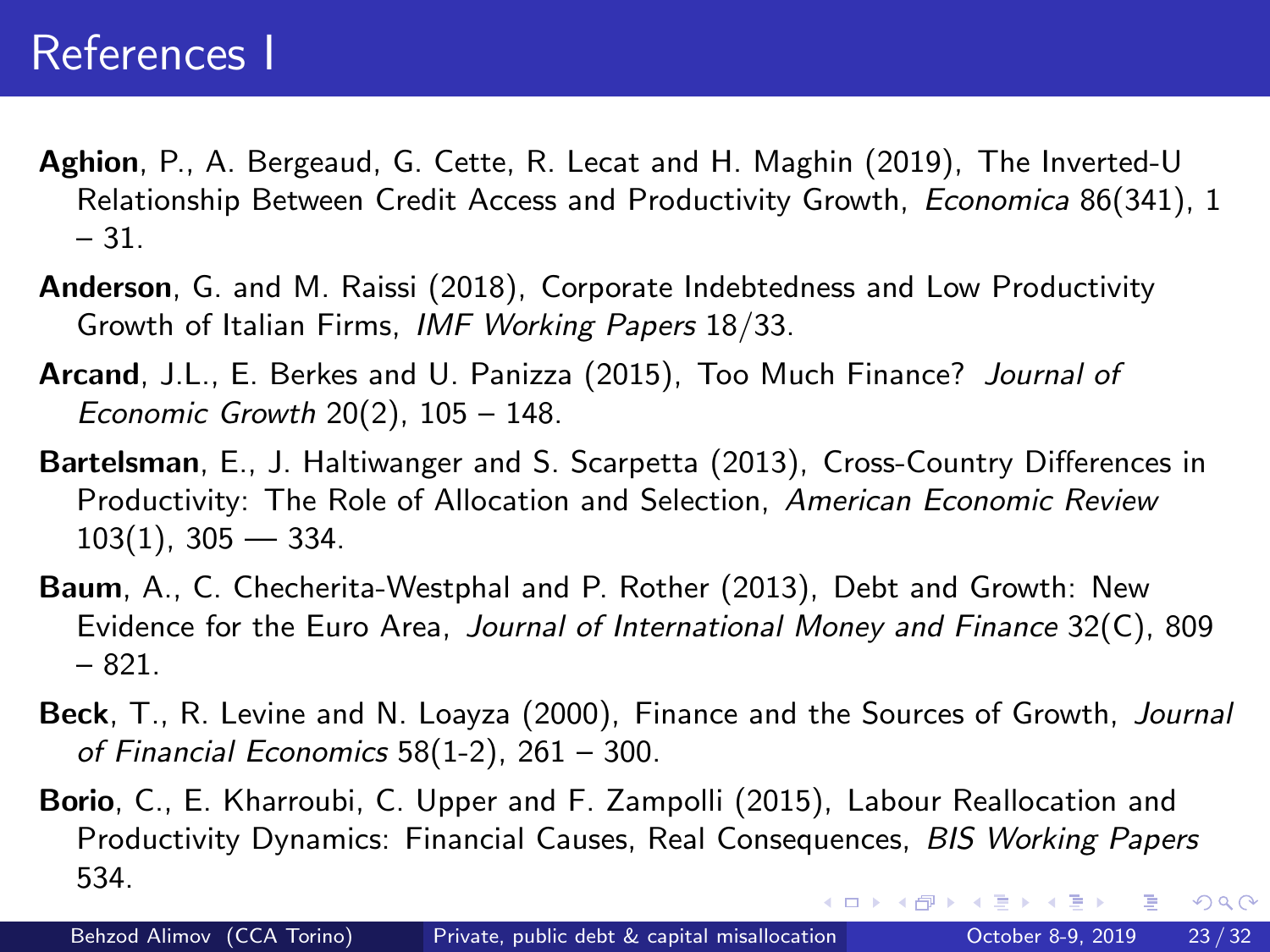### References II

- <span id="page-36-0"></span>Cecchetti, S.G., E. Kharroubi (2018), Why Does Credit Growth Crowd Out Real Economic Growth? NBER Working Papers 25079.
- <span id="page-36-2"></span>Cecchetti, Cecchetti, S.G., M.S. Mohanty and F. Zampolli (2011), Achieving Growth Amid Fiscal Imbalances: The Real Effects of Debt, Proceedings - Economic Policy Symposium - Jackson Hole, Federal Reserve Bank of Kansas City, 145 – 196.
- <span id="page-36-3"></span>Checherita-Westphal, C. and P. Rother (2012), The Impact of High Government Debt on Economic Growth and Its Channels: An Empirical Investigation for the Euro Area, European Economic Review 56(7), 1392 – 1405.
- <span id="page-36-4"></span>Chinn, M.D. and H. Ito (2006), What Matters for Financial Development? Capital Controls, Institutions, and Interactions, Journal of Development Economics 81(1),  $163 - 192$
- <span id="page-36-6"></span>De Loecker, J. and F. Warzynski (2012), Markups and Firm-Level Export Status, American Economic Review 102(6), 2437 – 2471.
- <span id="page-36-5"></span>Franco, G. (2018), Misallocation and the Credit Cycle: Evidence from Europe, SSRN Electronic Journal, Available at 'https://ssrn.com/abstract=3140282'.
- <span id="page-36-1"></span>Hopenhayn, H.A. (2014), Firms, Misallocation, and Aggregate Productivity: A Review, Annual Review of Economics 6(1), 735 - 770.

 $QQ$ 

イロト イ押 トイヨ トイヨト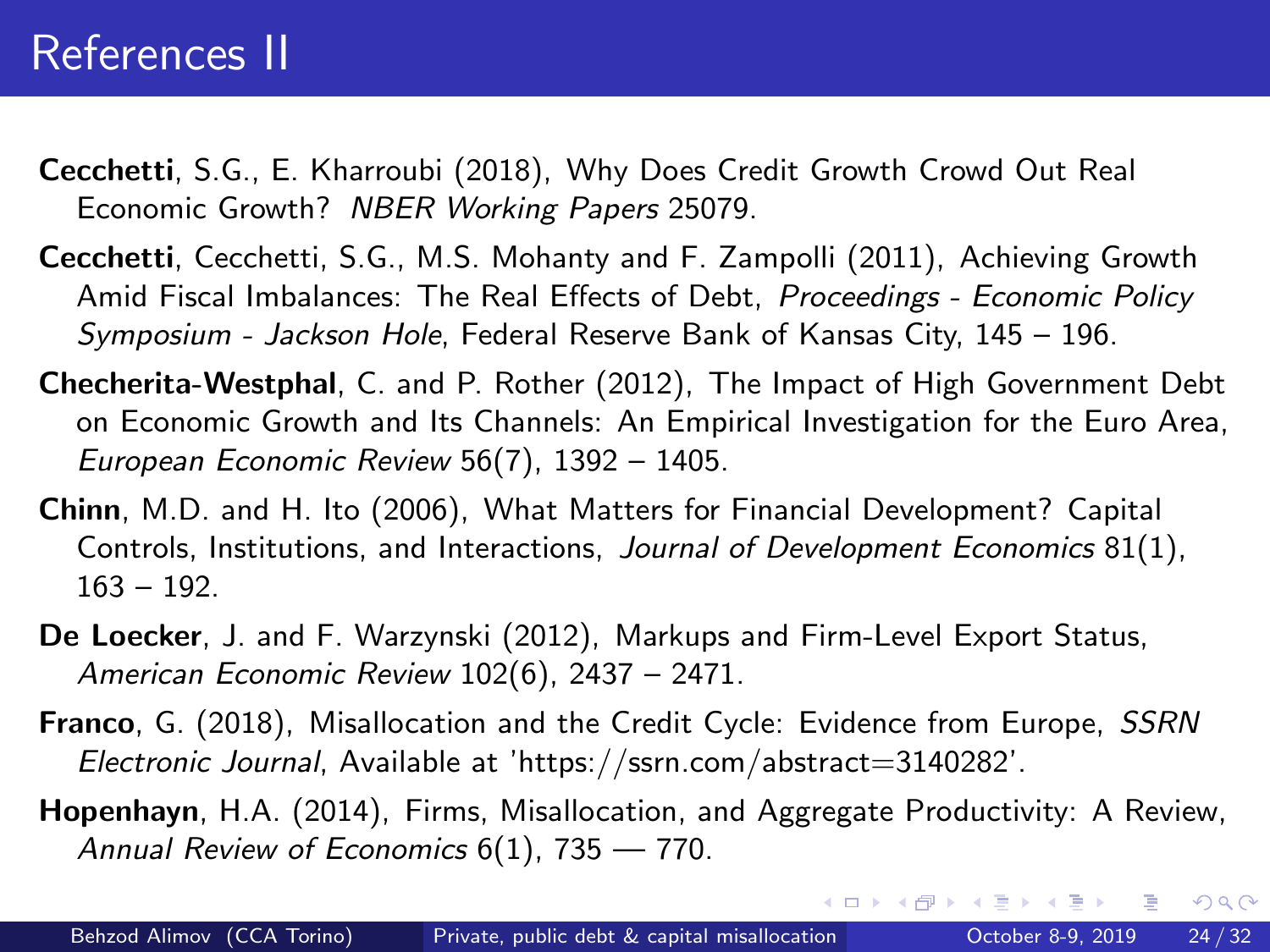### References III

- <span id="page-37-0"></span>Hsieh, C. and P.J. Klenow (2009), Misallocation and Manufacturing TFP in China and India, The Quarterly Journal of Economics 124(4), 1403 – 1448.
- <span id="page-37-4"></span>Jordà, O., M. Schularick and A.M. Taylor (2015), Sovereigns versus Banks: Credit, Crises, and Consequences, Journal of the European Economic Association  $14(1)$ ,  $45 -$ 79.
- <span id="page-37-3"></span>Karadam, D.Y. (2018), An Investigation of Nonlinear Effects of Debt on Growth, The Journal of Economic Asymmetries 18, Article e00097.
- <span id="page-37-5"></span>Kehrig, M. (2015), The Cyclical Nature of the Productivity Distribution, SSRN Electronic Journal, Available at 'https://ssrn.com/abstract=1854401'.
- <span id="page-37-1"></span>King, R.G. and R. Levine (1993), Finance and Growth: Schumpeter Might Be Right, The Quarterly Journal of Economics 108(3), 717 – 737.
- <span id="page-37-6"></span>Larrain, M. and S. Stumpner (2017), Capital Account Liberalization and Aggregate Productivity: The Role of Firm Capital Allocation, The Journal of Finance 72(4), 1825 – 1858.
- <span id="page-37-2"></span>Law, S.H. and N. Singh (2014), Does Too Much Finance Harm Economic Growth? Journal of Banking and Finance 41(C), 36 – 44.

イロト イ押 トイヨ トイヨト

G.

 $QQ$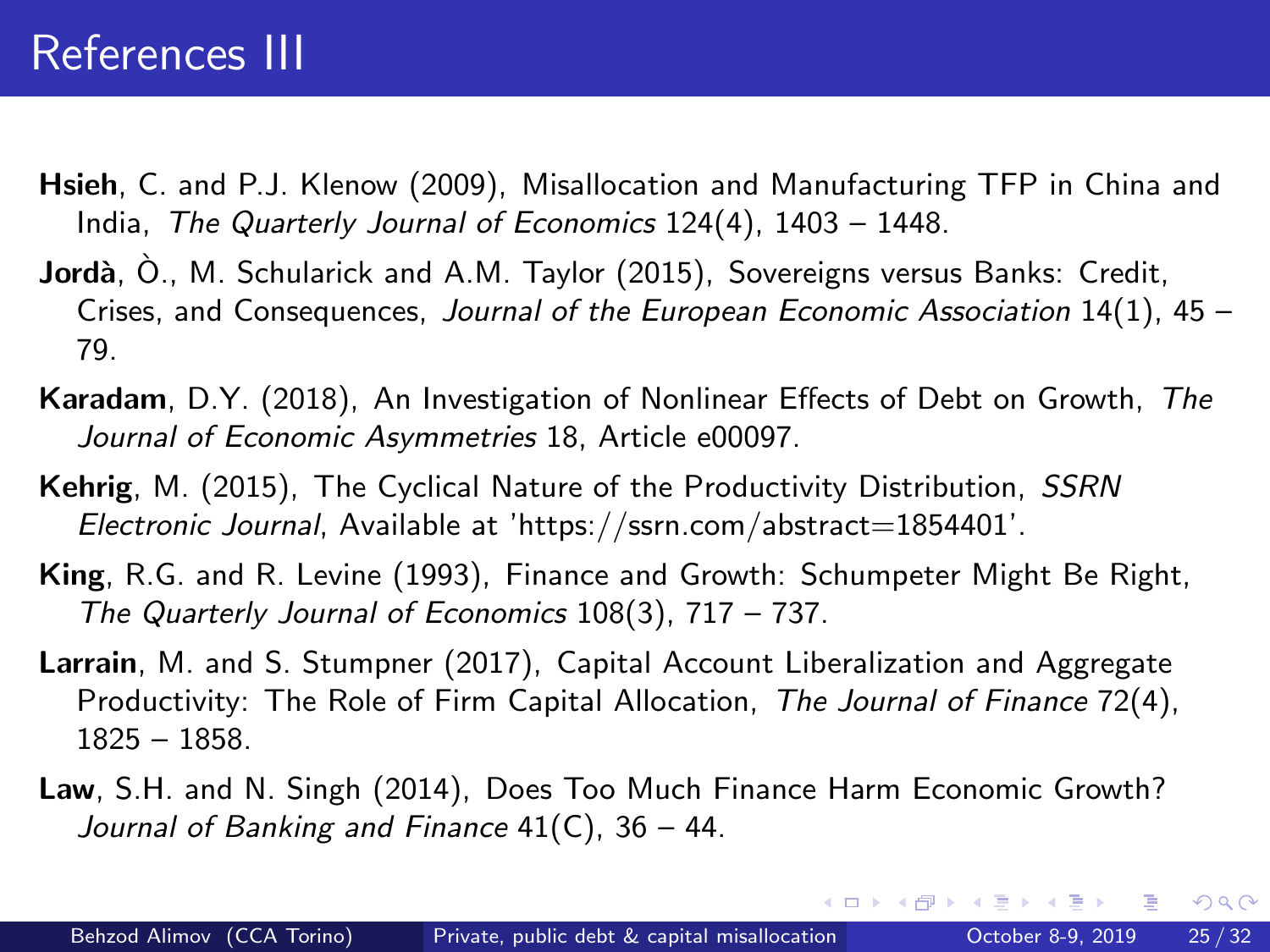### References IV

- <span id="page-38-4"></span>Levine, R., N. Loayza and T. Beck (2000), Financial Intermediation and Growth: Causality and Causes, Journal of Monetary Economics  $46(1)$ ,  $31 - 77$ .
- <span id="page-38-3"></span>Rajan, R.G. and L. Zingales (1998), Financial Dependence and Growth, American Economic Review 88(3), 559 – 586.
- <span id="page-38-6"></span>Reinhart, C.M. and K.S. Rogoff (2009), This Time Is Different. Eight Centuries of Financial Folly, Princeton University Press.
- <span id="page-38-5"></span>Reinhart, C.M. and K.S. Rogoff (2010), Growth in a Time of Debt, American Economic Review: Papers Proceedings 100, 573 — 578.
- <span id="page-38-7"></span>Reinhart, C.M. and K.S. Rogoff (2011), A Decade of Debt, Peterson Institute for International Economics, Policy Analyses in International Economics 95.
- <span id="page-38-0"></span>Restuccia, D. and R. Rogerson (2008), Policy Distortions and Aggregate Productivity with Heterogeneous Establishments, Review of Economic Dynamics  $11(4)$ , 707 – 720.
- <span id="page-38-1"></span>Restuccia, D. and R. Rogerson (2013), Misallocation and Productivity, Review of Economic Dynamics  $16(1)$ ,  $1 - 10$ .
- <span id="page-38-2"></span>Restuccia, D. (2019), Misallocation and Aggregate Productivity across Time and Space, Canadian Journal of Economics  $52(1)$ ,  $5 - 32$ .

G.

 $QQ$ 

イロト イ押 トイヨ トイヨト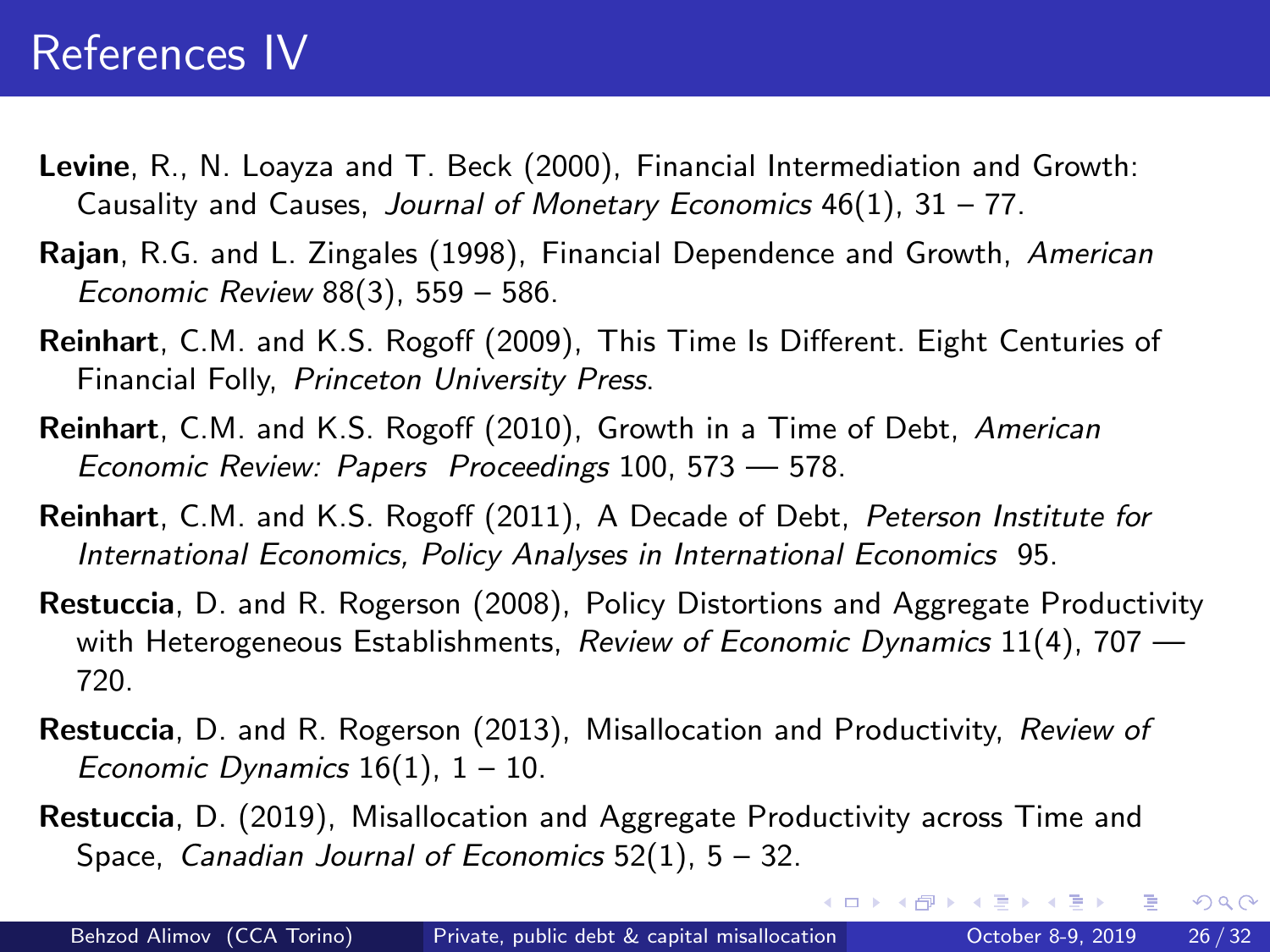- <span id="page-39-0"></span>Shen, C. and C. Lee (2006), Same Financial Development yet Different Economic Growth—Why? Journal of Money, Credit, and Banking, 38(7), 1907 – 1944.
- <span id="page-39-1"></span>Woo, J. and M.S. Kumar (2015), Public Debt and Growth, *Economica* 82(328), 705 -739.
- <span id="page-39-2"></span>Yang, L. and J. Su (2018), Debt and Growth: Is There a Constant Tipping Point? Journal of International Money and Finance 87(C), 133 – 143.

 $\leftarrow$   $\Box$ 

 $QQ$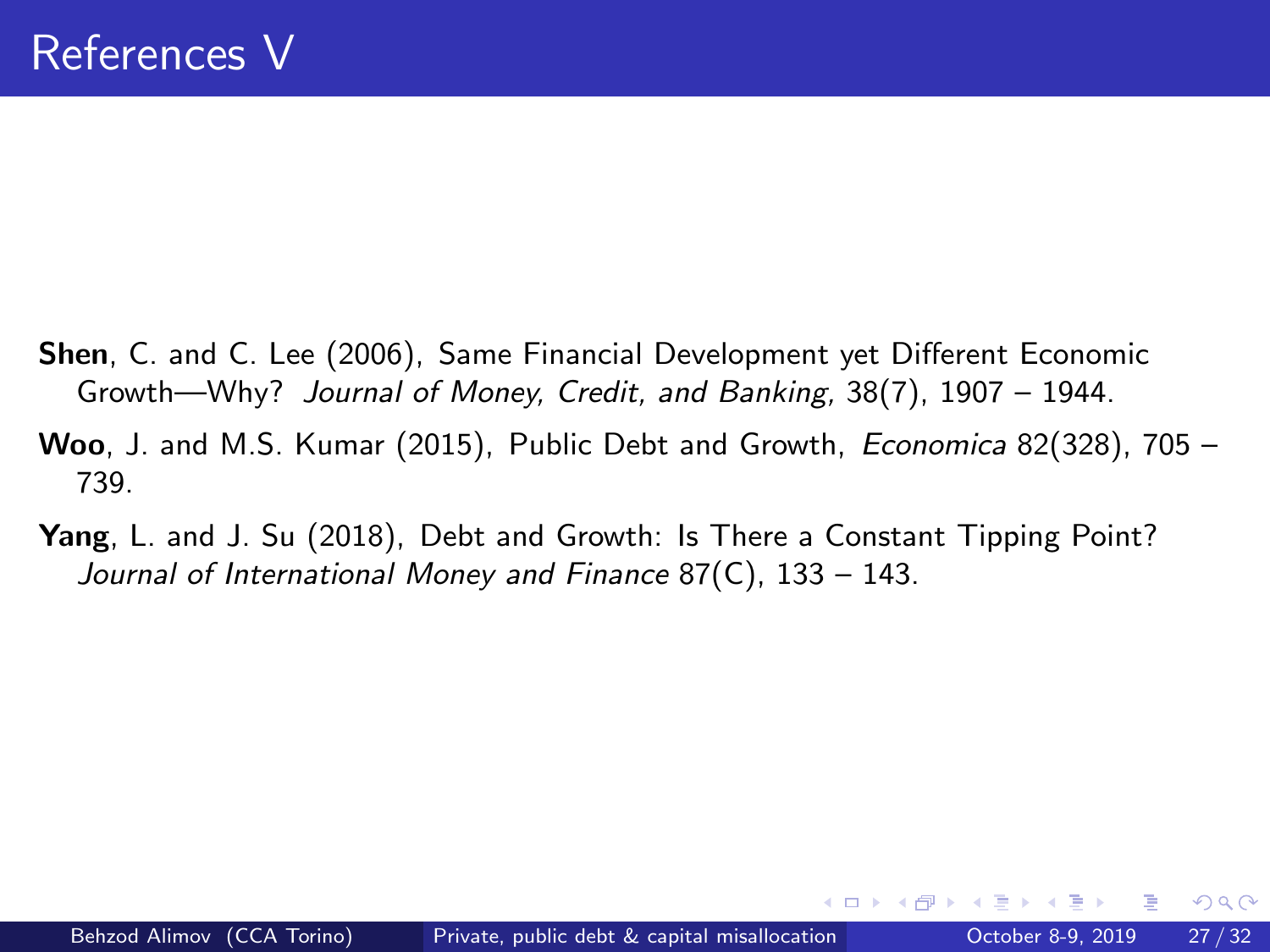<span id="page-40-0"></span>To measure capital misallocation, we adopt the framework developed by [Hsieh & Klenow \(2009\)](#page-37-0). They consider an economy consisting of S sectors characterized by monopolistic competition. Each sector's output is a CES aggregate of  $M_s$  differentiated products:

$$
Y_s = \left(\sum_{i=1}^{M_s} Y_{si}^{(\sigma-1)/\sigma}\right)^{\sigma/(\sigma-1)}
$$

Each firm's production function is given by a Cobb-Douglas technology of the following form:

$$
Y_{si} = A_{si} K_{si}^{\alpha_s} L_{si}^{\alpha_{1-s}}
$$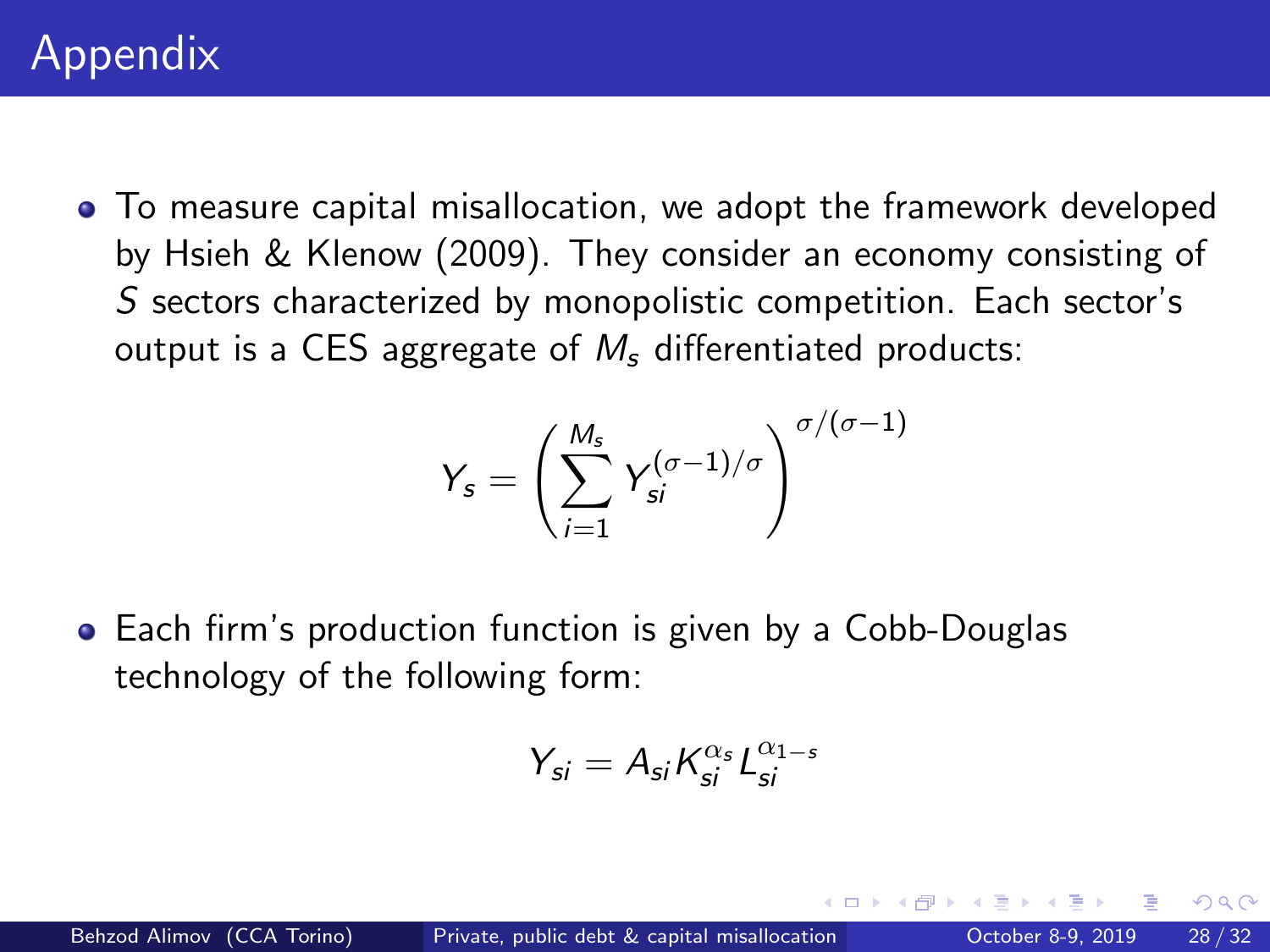- [Hsieh & Klenow \(2009\)](#page-37-0) define distortions that simultaneously affect both capital and labor—thus increasing the marginal products of these inputs by the same proportion—as an output distortion, denoted by  $\tau_Y$ , and those that raise the marginal product of capital relative to labor as the capital distortion, denoted by  $\tau_K$
- Then, firms maximize profits given by:

$$
\pi_{\textit{si}} = (1 - \tau_{\textit{Ysi}}) P_{\textit{si}} Y_{\textit{si}} - wL_{\textit{si}} - (1 + \tau_{\textit{Ksi}}) R K_{\textit{si}}
$$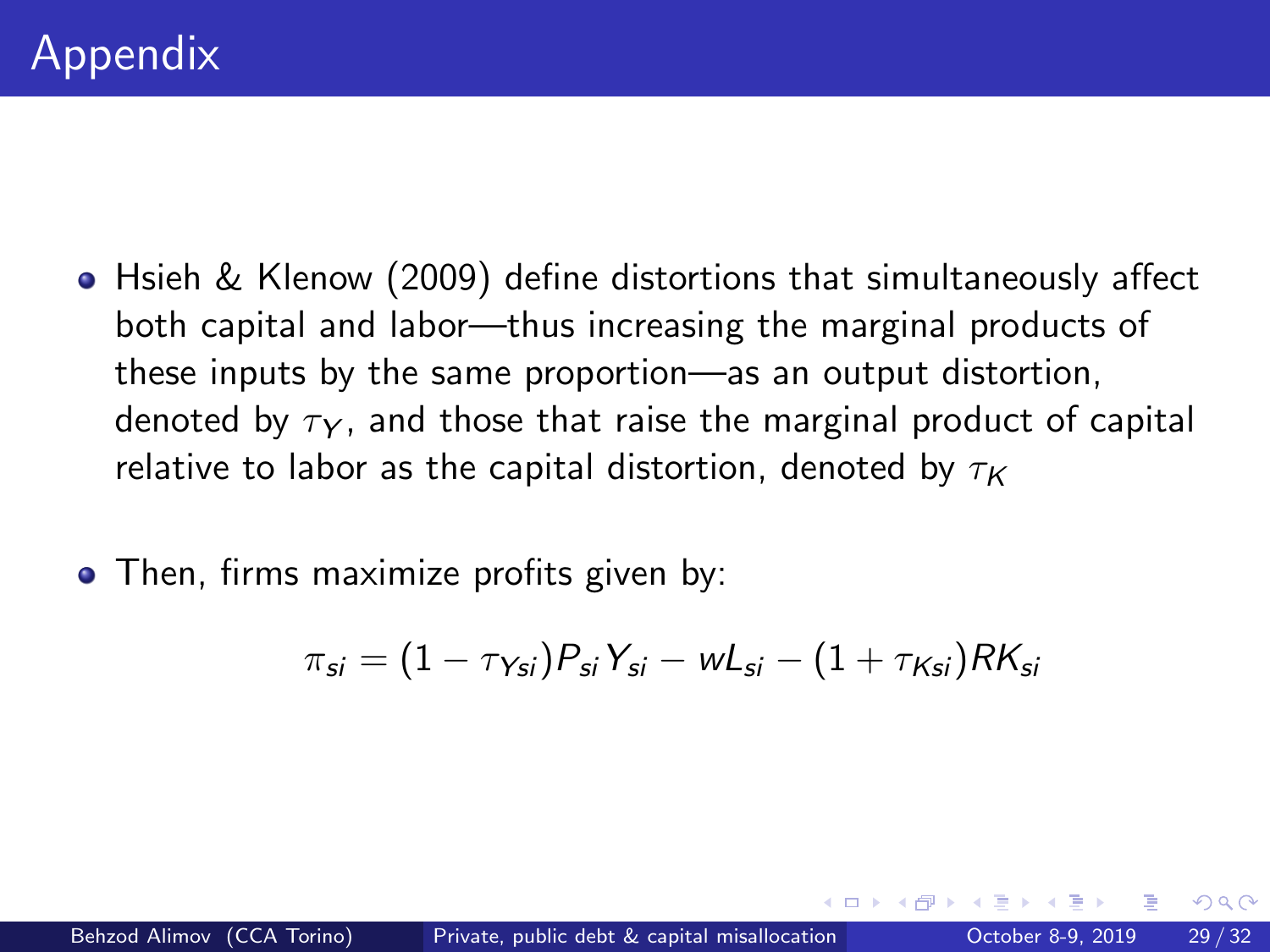• From the FOCs, and given the definition of marginal product of capital (MPK), we obtain the following result for marginal revenue product of capital:

$$
MRPK_{si} \equiv MR_{si} \times MPK_{si} = \alpha_s \frac{\sigma - 1}{\sigma} \frac{P_{si} Y_{si}}{K_{si}} = R \frac{1 + \tau_{K_{si}}}{1 - \tau_{Y_{si}}}
$$

where  $\mathit{MR}_{\mathit{si}} \equiv \frac{\sigma-1}{\sigma}$  $\frac{-1}{\sigma}P_{si}$ 

• The dispersion of  $MRPK_{si}$  reflects capital misallocation due to firm-specific output and capital distortions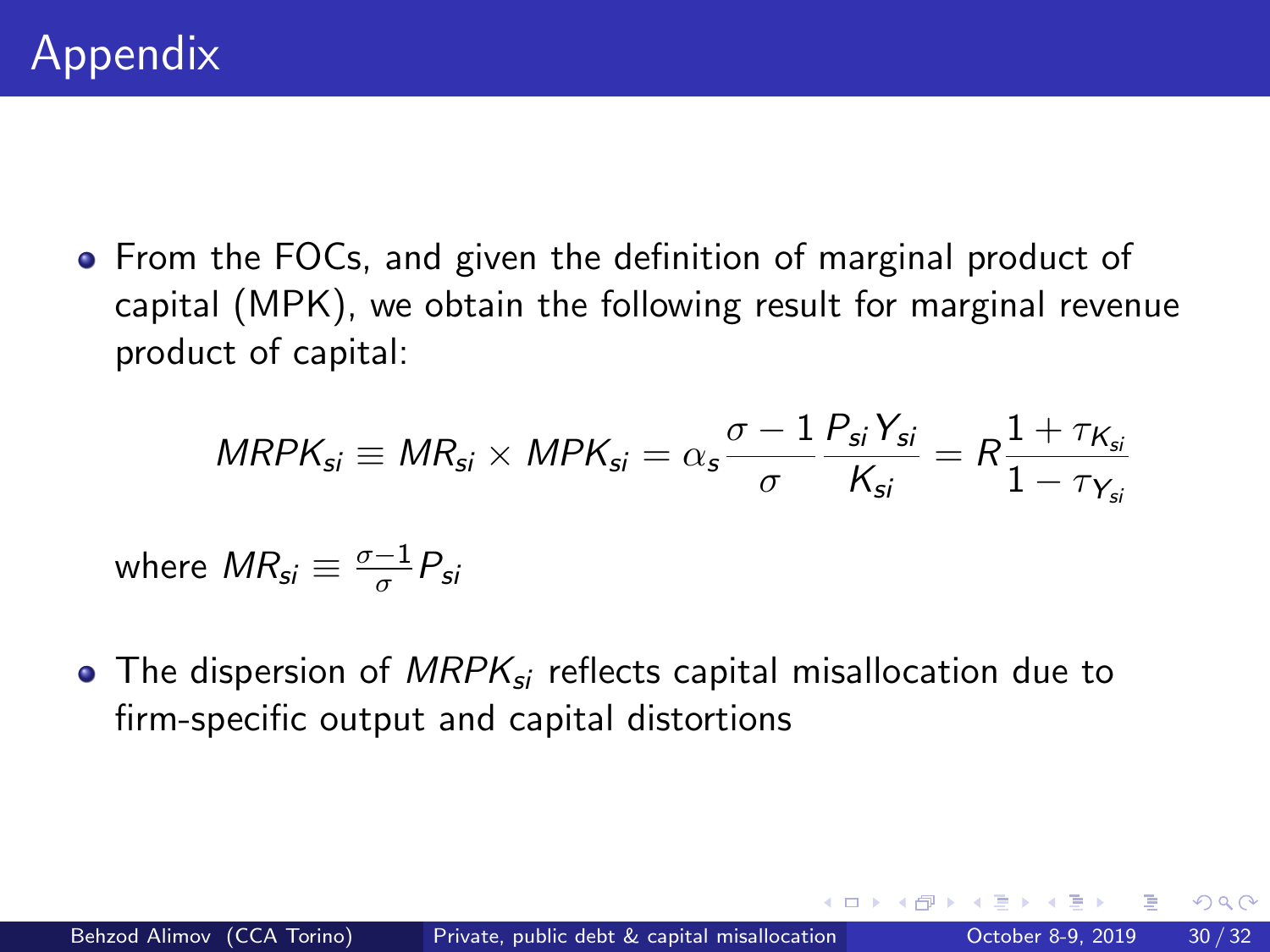We use the measure of capital misallocation at the macro-sector level, cleaned of industry-specific common developments as proposed by [Kehrig \(2015\)](#page-37-5):

$$
{\it Capital\_Ms allocation}_{t} \equiv \textit{Median}_{t} \left[ \textit{STDEV}_{st} \left( \frac{\textit{MRPK}_{sit} - \overline{\textit{MRPK}}_s }{\sigma_s} \right) \right]
$$

where  $MRPK_{sir}$  denotes the deviation of  $MRPK_{ir}$  around the 2-digit industry's long-run growth trend,  $MRPK<sub>s</sub>$  stands for the long-run average level of  $MRPK_{sit}$ , and  $\sigma_s$  denotes the long-run standard deviation of  $MRPK<sub>sit</sub>$ .